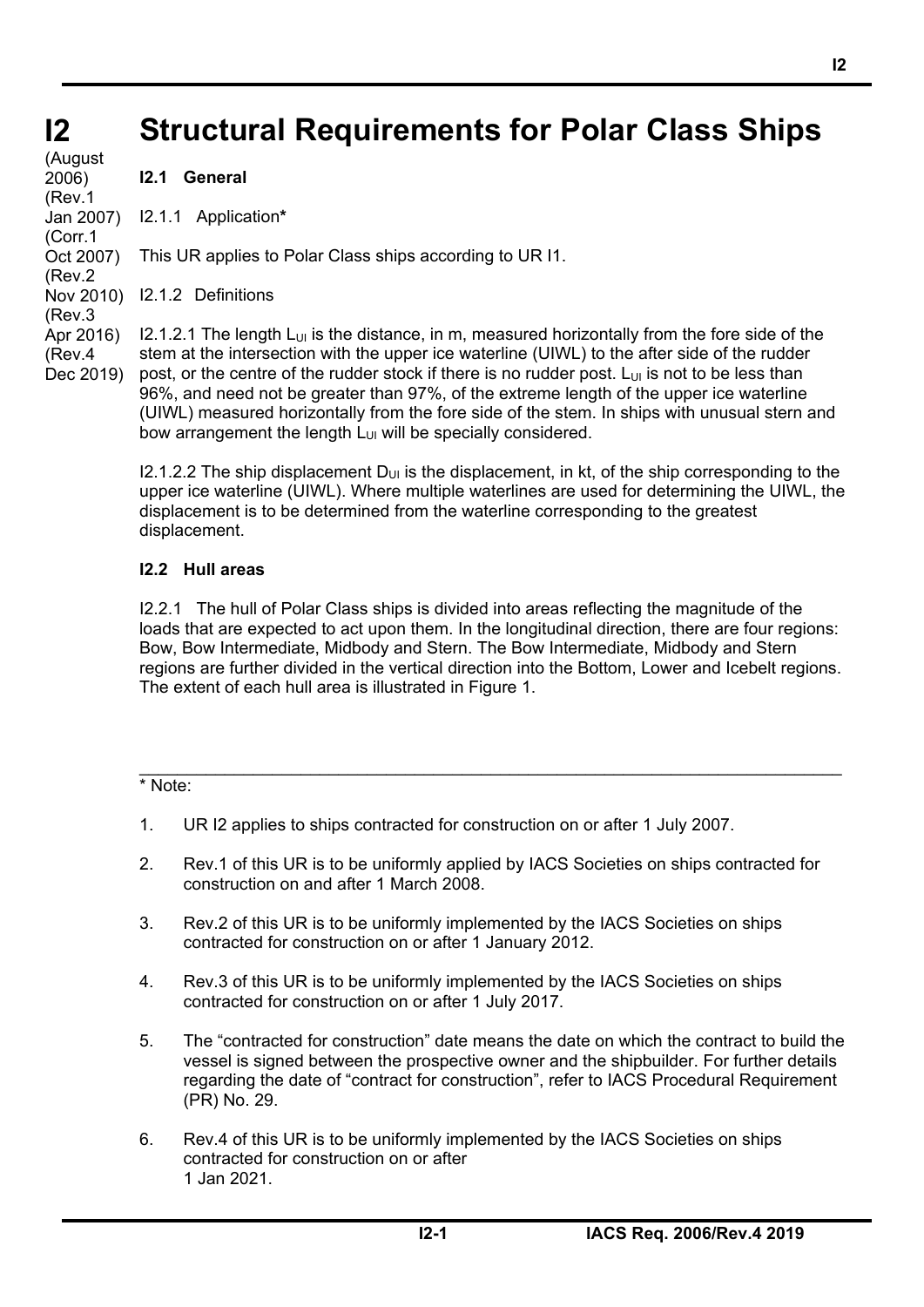

**Figure 1 - Hull area extents** 

I2.2.2 The upper ice waterline (UIWL) and lower ice waterline (LIWL) are as defined in UR I1.3.

I2.2.3 Figure 1 notwithstanding, at no time is the boundary between the Bow and Bow Intermediate regions to be forward of the intersection point of the line of the stem and the ship baseline.

I2.2.4 Figure 1 notwithstanding, the aft boundary of the Bow region need not be more than 0.45 L<sub>UI</sub> aft of the fore side of the stem at the intersection with the upper ice waterline (UIWL).

I2.2.5 The boundary between the bottom and lower regions is to be taken at the point where the shell is inclined 7° from horizontal.

I2.2.6 If a ship is intended to operate astern in ice regions, the aft section of the ship is to be designed using the Bow and Bow Intermediate hull area requirements.

I2.2.7 Figure 1 notwithstanding, if the ship is assigned the additional notation "Icebreaker", the forward boundary of the stern region is to be at least  $0.04 L<sub>U1</sub>$  forward of the section where the parallel ship side at the upper ice waterline (UIWL) ends.

֦

**I2** 

**(cont)**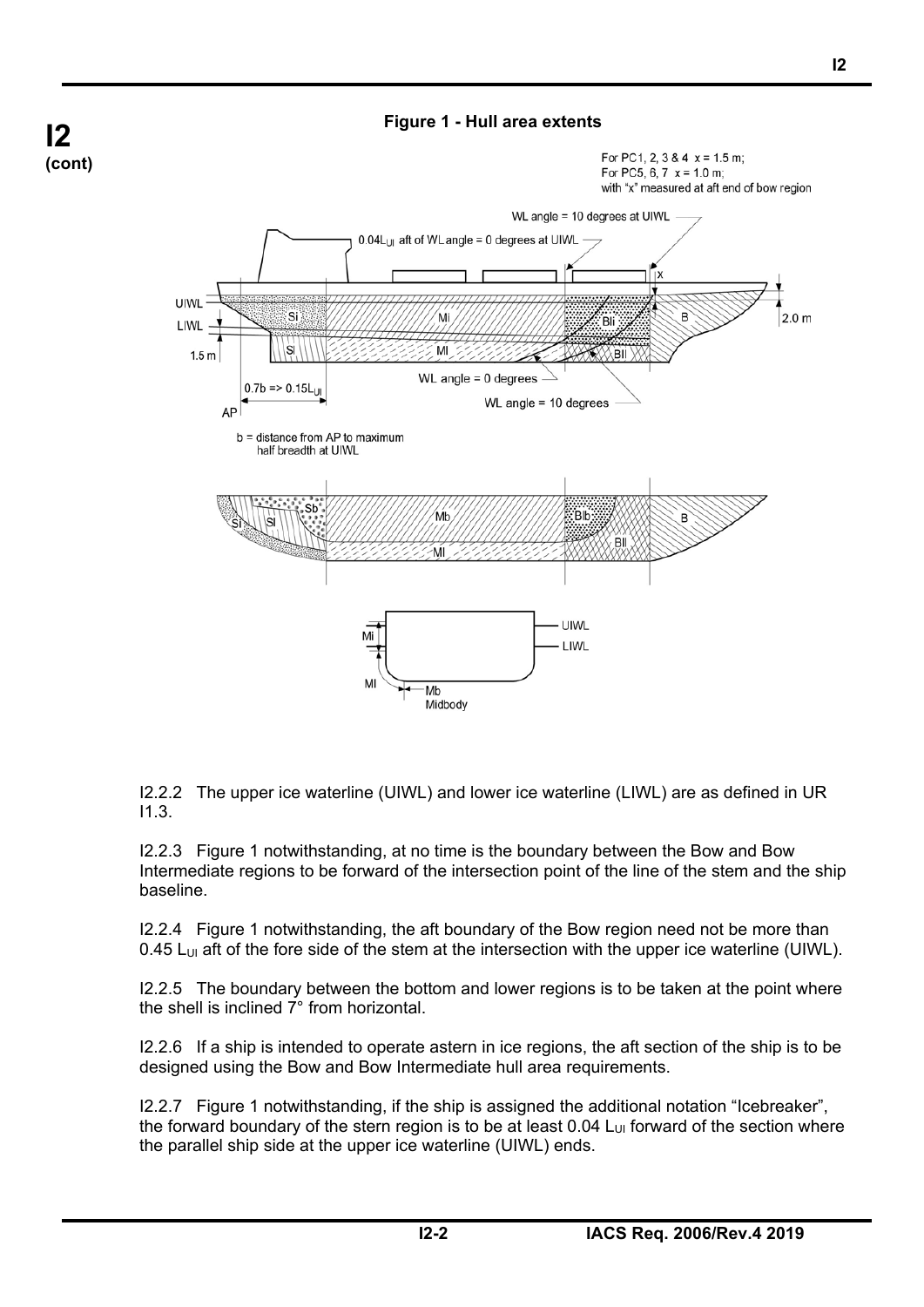## **I2.3 Design ice loads**

## **I2 (cont)**

### I2.3.1 General

(i) A glancing impact on the bow is the design scenario for determining the scantlings required to resist ice loads.

(ii) The design ice load is characterized by an average pressure  $(P_{\text{avg}})$  uniformly distributed over a rectangular load patch of height (b) and width (w).

(iii) Within the Bow area of all Polar Class ships, and within the Bow Intermediate Icebelt area of Polar Class PC6 and PC7, the ice load parameters are functions of the actual bow shape. To determine the ice load parameters ( $P_{avg}$ , b and w), it is required to calculate the following ice load characteristics for sub-regions of the bow area; shape coefficient (fai), total glancing impact force  $(F_i)$ , line load  $(Q_i)$  and pressure  $(P_i)$ .

(iv) In other ice-strengthened areas, the ice load parameters ( $P_{\text{avg}}$ ,  $b_{\text{NonRow}}$  and  $w_{\text{NonRow}}$ ) are determined independently of the hull shape and based on a fixed load patch aspect ratio, AR  $= 3.6.$ 

(v) Design ice forces calculated according to I2.3.2.1 (iii) are applicable for bow forms where the buttock angle  $\gamma$  at the stem is positive and less than 80 deg, and the normal frame angle  $\beta'$  at the centre of the foremost sub-region, as defined in 12.3.2.1 (i), is greater than 10 deg.

(vi) Design ice forces calculated according to I2.3.2.1 (iv) are applicable for ships which are assigned the Polar Class PC6 or PC7 and have a bow form with vertical sides. This includes bows where the normal frame angles  $\beta'$  at the considered sub-regions, as defined in I2.3.2.1 (i), are between 0 and 10 deg.

(vii) For ships which are assigned the Polar Class PC6 or PC7, and equipped with bulbous bows, the design ice forces on the bow are to be determined according to I2.3.2.1 (iv). In addition, the design forces are not to be taken less than those given in I2.3.2.1 (iii), assuming  $fa = 0.6$  and  $AR = 1.3$ .

(viii) For ships with bow forms other than those defined in (v) to (vii), design forces are to be specially considered by the Classification Society.

(ix) Ship structures that are not directly subjected to ice loads may still experience inertial loads of stowed cargo and equipment resulting from ship/ice interaction. These inertial loads, based on accelerations determined by the Classification Society, are to be considered in the design of these structures.

I2.3.2 Glancing impact load characteristics

֦

The parameters defining the glancing impact load characteristics are reflected in the Class Factors listed in Table 1 and Table 2.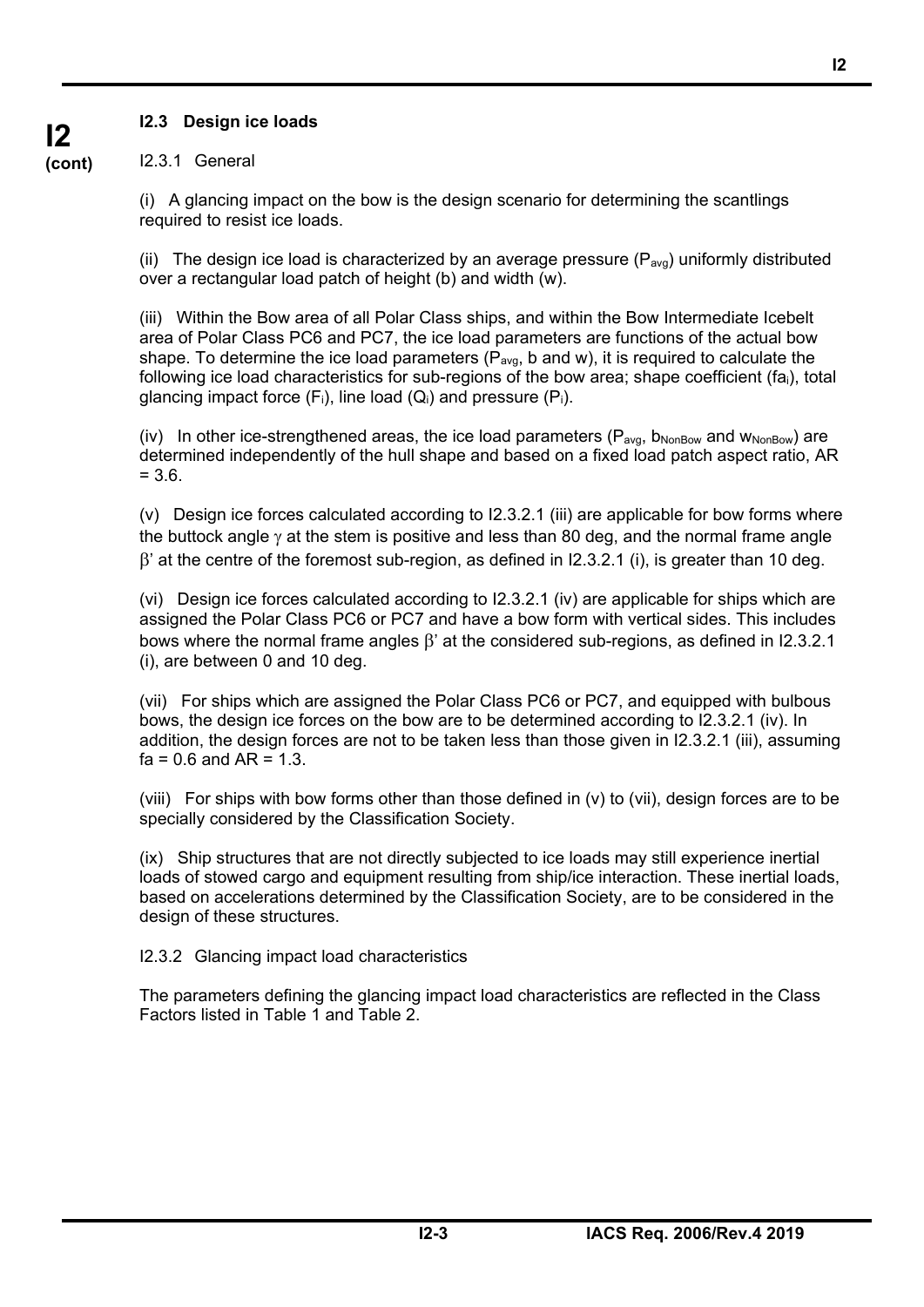| Polar<br><b>Class</b> | Crushing<br>failure Class<br>Factor (CF <sub>c</sub> ) | <b>Flexural failure</b><br><b>Class Factor</b><br>$(CF_F)$ | Load patch<br>dimensions<br><b>Class Factor</b><br>$(CF_D)$ | Displacement<br><b>Class Factor</b><br>$(CF_{DIS})$ | Longitudinal<br>strength<br>Class Factor (CFL) |
|-----------------------|--------------------------------------------------------|------------------------------------------------------------|-------------------------------------------------------------|-----------------------------------------------------|------------------------------------------------|
| PC <sub>1</sub>       | 17.69                                                  | 68.60                                                      | 2.01                                                        | 250                                                 | 7.46                                           |
| PC <sub>2</sub>       | 9.89                                                   | 46.80                                                      | 1.75                                                        | 210                                                 | 5.46                                           |
| PC <sub>3</sub>       | 6.06                                                   | 21.17                                                      | 1.53                                                        | 180                                                 | 4.17                                           |
| PC4                   | 4.50                                                   | 13.48                                                      | 1.42                                                        | 130                                                 | 3.15                                           |
| PC <sub>5</sub>       | 3.10                                                   | 9.00                                                       | 1.31                                                        | 70                                                  | 2.50                                           |
| PC <sub>6</sub>       | 2.40                                                   | 5.49                                                       | 1.17                                                        | 40                                                  | 2.37                                           |
| PC7                   | 1.80                                                   | 4.06                                                       | 1.11                                                        | 22                                                  | 1.81                                           |

#### **Table 1 - Class factors to be used in I2.3.2.1 (iii)**

| Table 2 - Class factors to be used in I2.3.2.1 (iv) |  |  |  |  |
|-----------------------------------------------------|--|--|--|--|
|-----------------------------------------------------|--|--|--|--|

|      | <b>Polar Crushing<br/>Class failure Class</b><br>Factor (CF <sub>cv)</sub> | <b>Line load Class</b><br>Factor (CF <sub>ov</sub> ) | <b>Pressure</b><br><b>Class Factor</b><br>$(CF_{PV})$ |  |  |
|------|----------------------------------------------------------------------------|------------------------------------------------------|-------------------------------------------------------|--|--|
| PC6  | 3.43                                                                       | 2.82                                                 | 0.65                                                  |  |  |
| ንር:7 | 2.60                                                                       | 2.33                                                 | 0.65                                                  |  |  |

#### I2.3.2.1 Bow area

**I2 (cont)**

֦

(i) In the Bow area, the force  $(F)$ , line load  $(Q)$ , pressure  $(P)$  and load patch aspect ratio  $(AR)$ associated with the glancing impact load scenario are functions of the hull angles measured at the upper ice waterline (UIWL). The influence of the hull angles is captured through calculation of a bow shape coefficient (fa). The hull angles are defined in Figure 2.



## **Figure 2 - Definition of hull angles**

Note:  $\beta'$  = normal frame angle at upper ice waterline [deg]  $\alpha$  = upper ice waterline angle [deg]  $\gamma$  = buttock angle at upper ice waterline (angle of buttock line measured from horizontal) [deg]  $tan(\beta) = tan(\alpha)/tan(\gamma)$  $tan(\beta') = tan(\beta) \cdot cos(\alpha)$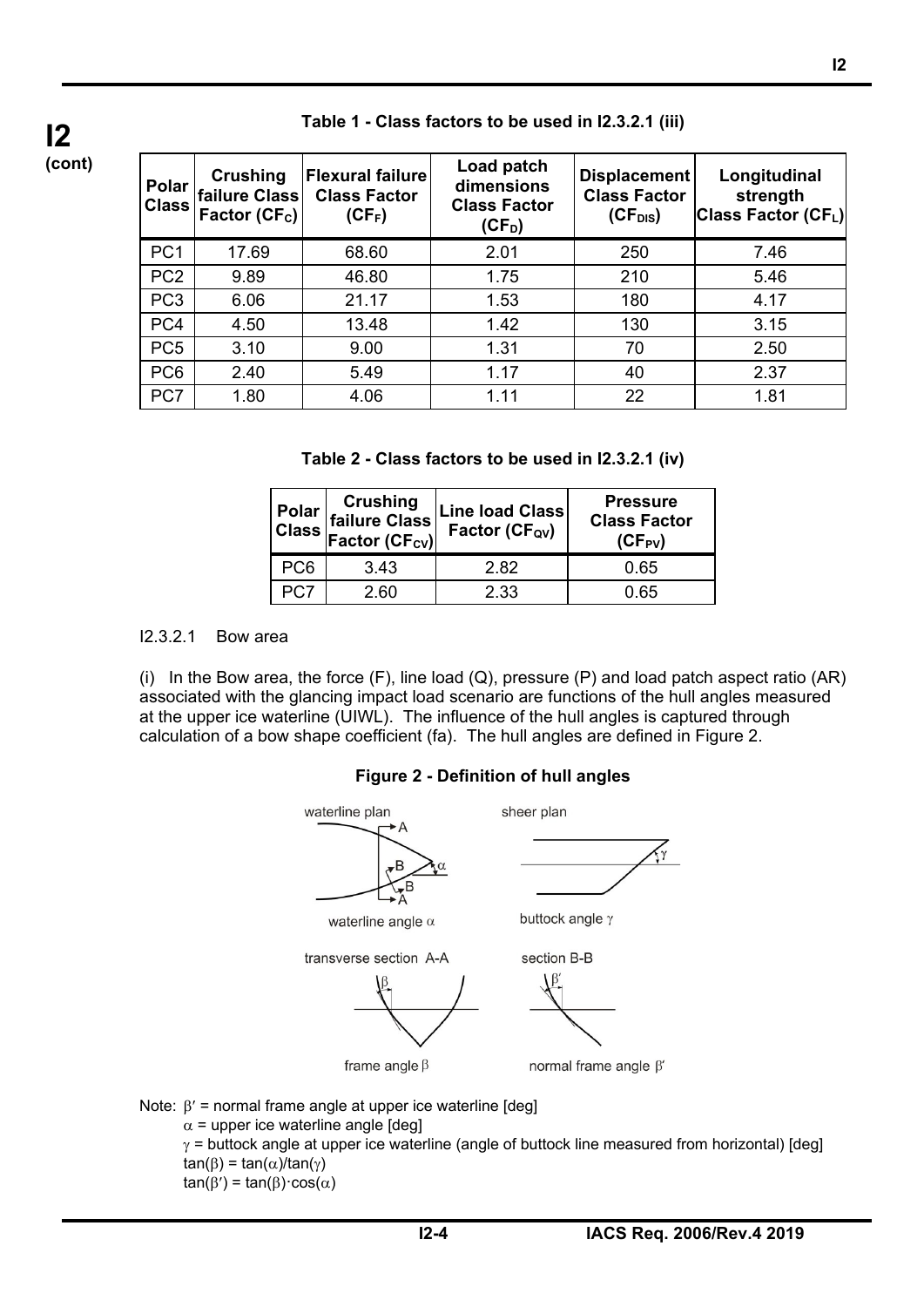**I2 (cont)**

(ii) The waterline length of the bow region is generally to be divided into 4 sub-regions of equal length. The force  $(F)$ , line load  $(Q)$ , pressure  $(P)$  and load patch aspect ratio  $(AR)$  are to be calculated with respect to the mid-length position of each sub-region (each maximum of F, Q and P is to be used in the calculation of the ice load parameters  $P_{\text{ava}}$ , b and w).

(iii) The Bow area load characteristics for bow forms defined in I2.3.1 (v) are determined as follows:

(a) Shape coefficient, fa<sub>i</sub>, is to be taken as

 $fa_i$  = minimum ( $fa_{i,1}$ ;  $fa_{i,2}$ ;  $fa_{i,3}$ )

where  $fa_{i,1} = (0.097 - 0.68 \cdot (x/L_{U1} - 0.15)^2) \cdot \alpha_i / (\beta'_i)^{0.5}$  $fa_{i,2} = 1.2 \cdot CF_F$  / (sin  $(\beta'_i) \cdot CF_C \cdot D_{U}^{0.64}$ )  $fa<sub>i,3</sub> = 0.60$ 

(b) Force, Fi:

 $F_i = fa_i \cdot CF_C \cdot D_{UI}^{0.64}$  [MN]

(c) Load patch aspect ratio, ARi:

 $AR_i = 7.46 \cdot \sin (\beta_i) \ge 1.3$ 

(d) Line load, Qi:

 $Q_i = F_i^{0.61} \cdot C F_D / AR_i^{0.35}$  [MN/m]

(e) Pressure, Pi:

 $P_i = F_i^{0.22} \cdot C F_D^2 \cdot AR_i^{0.3}$  [MPa]

- where i = sub-region considered
	- $L_{UI}$  = length as defined in I2.1.2.1 [m]
	- $x =$  distance from the fore side of the stem at the intersection with the upper ice waterline (UIWL) to station under consideration [m]
	- $\alpha$  = waterline angle [deg], see Figure 2
	- $\beta$ ' = normal frame angle [deg], see Figure 2
	- $D_{UI}$  = displacement as defined in I2.1.2.2, not to be taken less than 5 [kt]
	- $CF_C$  = Crushing failure Class Factor from Table 1
	- $CF_F$  = Flexural failure Class Factor from Table 1
	- $CF<sub>D</sub>$  = Load patch dimensions Class Factor from Table 1

(iv) The Bow area load characteristics for bow forms defined in I2.3.1 (vi) are determined as follows:

(a) Shape coefficient, fa<sub>i</sub>, is to be taken as

 $fa_i = \alpha_i / 30$ 

(b) Force, Fi:

֦

 $F_i = fa_i \cdot C F_{CV} \cdot D_{U1}^{0.47}$  [MN]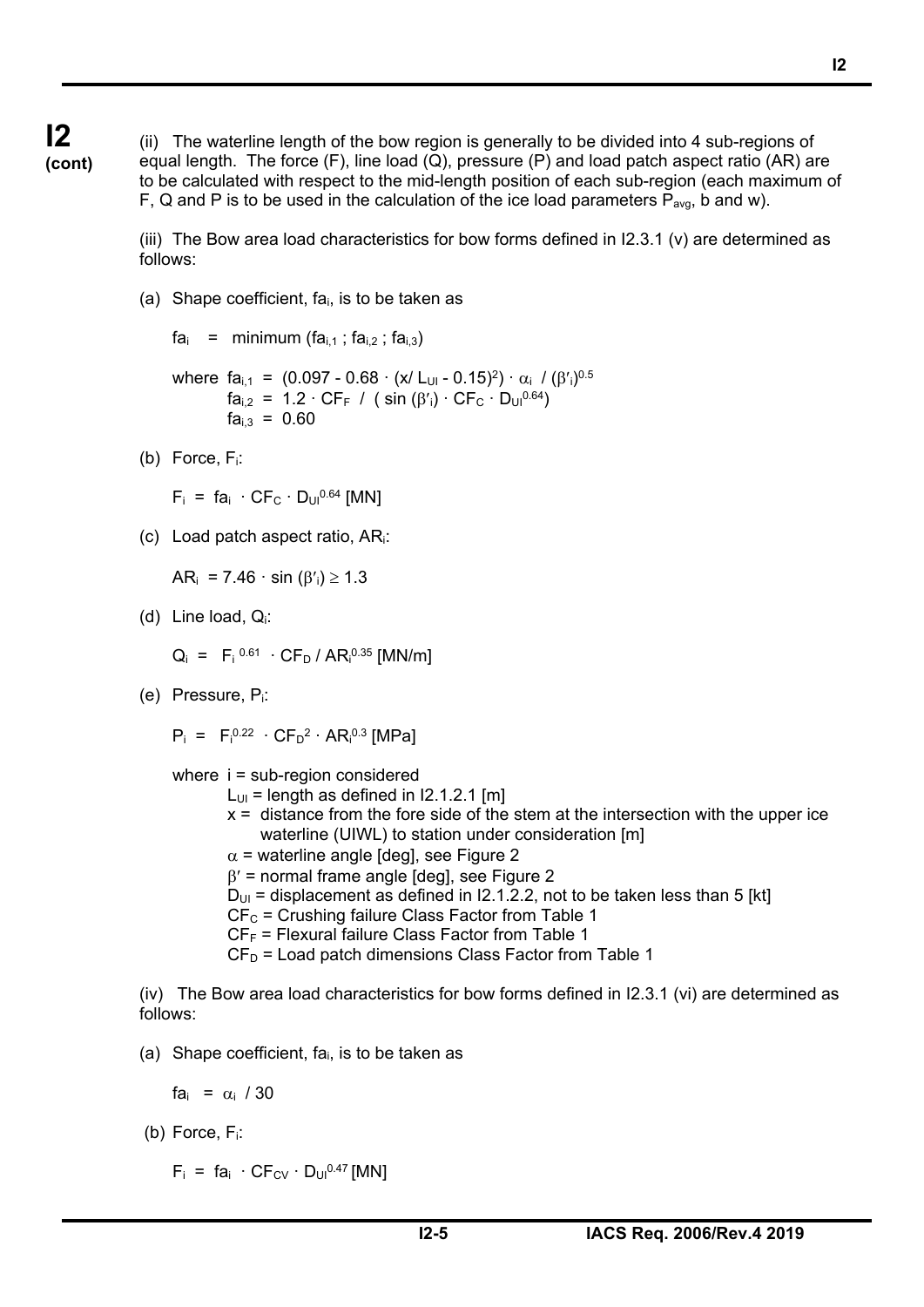## **I2 (cont)**

(c) Line load,  $Q_i$ :

 $Q_i = F_i^{0.22} \cdot CF_{QV}$  [MN/m]

(d) Pressure, Pi:

 $P_i$  =  $F^{0.56}$   $\cdot$  CF<sub>PV</sub> [MPa]

where  $i = sub-region$  considered  $\alpha$  = waterline angle [deg], see Figure 2  $D_{UI}$  = displacement as defined in  $12.1.2.2$ , not to be taken less than 5 [kt]  $CF_{CV}$  = Crushing failure Class Factor from Table 2  $CF_{QV}$  = Line load Class Factor from Table 2  $CF_{PV}$  = Pressure Class Factor from Table 2

## I2.3.2.2 Hull areas other than the bow

(i) In the hull areas other than the bow, the force ( $F_{NoIBow}$ ) and line load ( $Q_{NoIBow}$ ) used in the determination of the load patch dimensions ( $b_{Nonbow}$ ,  $W_{Nonbow}$ ) and design pressure ( $P_{avg}$ ) are determined as follows:

 $(a)$  Force,  $F_{NonBox}$ :

 $F_{\text{NonBow}} = 0.36 \cdot \text{CF}_{\text{C}} \cdot \text{DF}$  [MN]

(b) Line Load,  $Q_{NonBox}$ :

 $Q_{\text{NonBow}} = 0.639 \cdot F_{\text{NonBow}}^{0.61} \cdot C F_{\text{D}}$  [MN/m]

where  $CF_C$  = Crushing failure Class Factor from Table 1 DF = ship displacement factor  $= D_{\text{U}}^{0.64}$  if  $D_{\text{U}} \leq C F_{\text{DIS}}$  $= C F_{DIS}^{0.64} + 0.10 \cdot (D_{UI} - C F_{DIS})$  if  $D_{UI} > C F_{DIS}$  $D_{UI}$  = displacement as defined in I2.1.2.2, not to be taken less than 10 [kt]  $CF<sub>DIS</sub>$  = Displacement Class Factor from Table 1  $CF<sub>D</sub>$  = Load patch dimensions Class Factor from Table 1

I2.3.3 Design load patch

֦

(i) In the Bow area, and the Bow Intermediate Icebelt area for ships with class notation PC6 and PC7, the design load patch has dimensions of width,  $w_{\text{Bow}}$ , and height,  $b_{\text{Bow}}$ , defined as follows:

 $W_{\text{Bow}} = F_{\text{Bow}} / Q_{\text{Bow}}$  [m]  $b_{\text{Bow}} = Q_{\text{Bow}} / P_{\text{Bow}}$  [m] where  $F_{\text{Box}}$  = maximum force  $F_i$  in the Bow area [MN]  $Q_{\text{Bow}}$  = maximum line load  $Q_i$  in the Bow area [MN/m]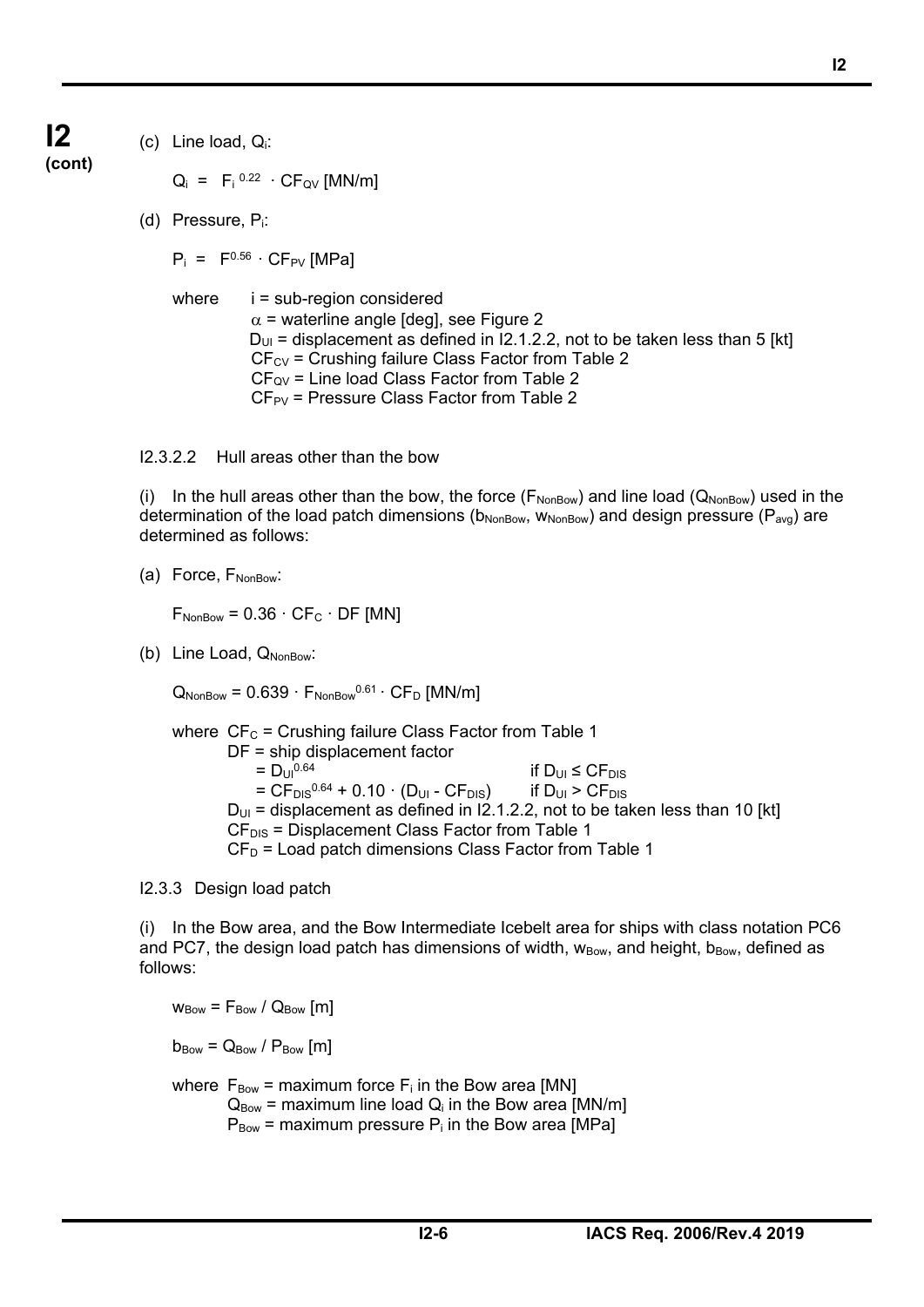(ii) In hull areas other than those covered by I2.3.3 (i), the design load patch has dimensions of width,  $W_{NonBox}$ , and height,  $b_{NonBox}$ , defined as follows:

## **(cont)**

**I2** 

 $W_{\text{NonBox}} = F_{\text{NonBox}} / Q_{\text{NonBox}}$  [m]

 $b_{\text{NonBox}} = W_{\text{NonBox}} / 3.6$  [m]

where  $F_{\text{NonBox}}$  = force as defined in I2.3.2.2 (i) (a) [MN]  $Q_{NonRow}$  = line load as defined in I2.3.2.2 (i) (b) [MN/m]

I2.3.4 Pressure within the design load patch

(i) The average pressure,  $P_{avg}$ , within a design load patch is determined as follows:

 $P_{avg} = F / (b \cdot w)$  [MPa]

where  $F = F_{\text{Box}}$  or  $F_{\text{NonBox}}$  as appropriate for the hull area under consideration [MN]  $b = b_{\text{Box}}$  or  $b_{\text{NonBox}}$  as appropriate for the hull area under consideration [m]  $w = w_{\text{Bow}}$  or  $w_{\text{NonBow}}$  as appropriate for the hull area under consideration [m]

(ii) Areas of higher, concentrated pressure exist within the load patch. In general, smaller areas have higher local pressures. Accordingly, the peak pressure factors listed in Table 3 are used to account for the pressure concentration on localized structural members.

| <b>Structural member</b>                                                                                             |  | Peak Pressure Factor (PPF;)         |                                                                                                               |  |  |  |  |
|----------------------------------------------------------------------------------------------------------------------|--|-------------------------------------|---------------------------------------------------------------------------------------------------------------|--|--|--|--|
|                                                                                                                      |  | Transversely-framed                 | $ PPF_p = (1.8 - s) \ge 1.2$                                                                                  |  |  |  |  |
| Plating                                                                                                              |  | Longitudinally-framed               | $ PPF_p = (2.2 - 1.2 \cdot s) \ge 1.5$                                                                        |  |  |  |  |
| Frames in transverse                                                                                                 |  | With load distributing stringers    | $ PPF_t = (1.6 - s) \ge 1.0$                                                                                  |  |  |  |  |
| framing systems                                                                                                      |  | With no load distributing stringers | $ PPF_t = (1.8 - s) \ge 1.2$                                                                                  |  |  |  |  |
| Frames in bottom structures                                                                                          |  |                                     | $PPF_s = 1.0$                                                                                                 |  |  |  |  |
| Load carrying stringers<br>Side longitudinals<br><b>Web</b> frames                                                   |  |                                     | $ PPF_s = 1.0$ , if $S_w \ge 0.5 \cdot w$<br>$ PPF_s = 2.0 - 2.0 \cdot S_w / w$ ,<br>if $S_w < (0.5 \cdot w)$ |  |  |  |  |
| $s =$ frame or longitudinal spacing [m]<br>where:<br>$S_w$ = web frame spacing [m]<br>$w = ice load patch width [m]$ |  |                                     |                                                                                                               |  |  |  |  |

## **Table 3 - Peak Pressure Factors**

#### I2.3.5 Hull area factors

֦

(i) Associated with each hull area is an Area Factor that reflects the relative magnitude of the load expected in that area. The Area Factor (AF) for each hull area is listed in Table 4.

(ii) In the event that a structural member spans across the boundary of a hull area, the largest hull area factor is to be used in the scantling determination of the member.

(iii) Due to their increased manoeuvrability, ships having propulsion arrangements with azimuth thruster(s) or "podded" propellers are to have specially considered Stern Icebelt  $(S_i)$ and Stern Lower  $(S<sub>l</sub>)$  hull area factors.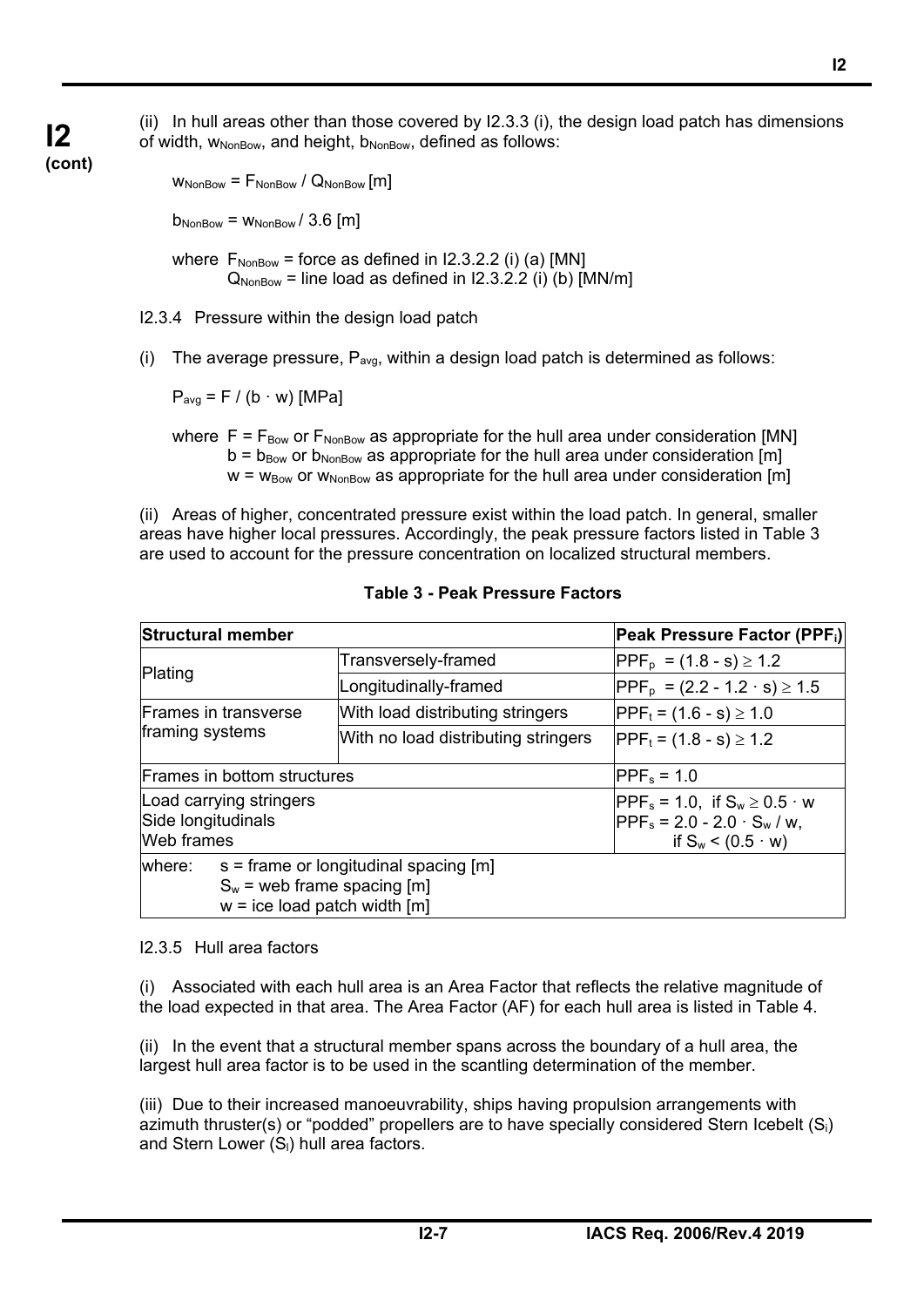(iv) For ships assigned the additional notation "Icebreaker", the Area Factor (AF) for each hull area is listed in Table 5.

**(cont)**

**I2** 

|                  |                | <b>Polar Class</b> |                 |                 |      |                 |                 |              |         |  |
|------------------|----------------|--------------------|-----------------|-----------------|------|-----------------|-----------------|--------------|---------|--|
| <b>Hull area</b> | Area           | PC <sub>1</sub>    | PC <sub>2</sub> | PC <sub>3</sub> | PC4  | PC <sub>5</sub> | PC <sub>6</sub> | PC7          |         |  |
| Bow (B)          | All            | B                  | 1.00            | 1.00            | 1.00 | 1.00            | 1.00            | 1.00         | 1.00    |  |
| <b>Bow</b>       | Icebelt        | $BI_i$             | 0.90            | 0.85            | 0.85 | 0.80            | 0.80            | $1.00*$      | $1.00*$ |  |
| Intermediate     | Lower          | $BI_{\parallel}$   | 0.70            | 0.65            | 0.65 | 0.60            | 0.55            | 0.55         | 0.50    |  |
| (BI)             | <b>Bottom</b>  | $BI_{b}$           | 0.55            | 0.50            | 0.45 | 0.40            | 0.35            | 0.30         | 0.25    |  |
|                  | Icebelt        | $M_i$              | 0.70            | 0.65            | 0.55 | 0.55            | 0.50            | 0.45         | 0.45    |  |
| Midbody (M)      | Lower          | M <sub>1</sub>     | 0.50            | 0.45            | 0.40 | 0.35            | 0.30            | 0.25         | 0.25    |  |
|                  | <b>Bottom</b>  | $M_{b}$            | 0.30            | 0.30            | 0.25 | $***$           | $***$           | $***$        | $***$   |  |
|                  | <b>Icebelt</b> | $S_i$              | 0.75            | 0.70            | 0.65 | 0.60            | 0.50            | 0.40         | 0.35    |  |
| Stern (S)        | Lower          | S <sub>1</sub>     | 0.45            | 0.40            | 0.35 | 0.30            | 0.25            | 0.25         | 0.25    |  |
|                  | <b>Bottom</b>  | $S_b$              | 0.35            | 0.30            | 0.30 | 0.25            | 0.15            | $\star\star$ | $***$   |  |

**Table 4 - Hull Area Factors (AF)** 

Note to Table 4: \* See I2.3.1 (iii);

\*\* Indicates that strengthening for ice loads is not necessary.

## **Table 5 - Hull Area Factors (AF) for ships with additional notation "Icebreaker"**

|              |                | <b>Polar Class</b> |                 |                 |      |                 |                 |      |      |  |
|--------------|----------------|--------------------|-----------------|-----------------|------|-----------------|-----------------|------|------|--|
| Hull area    | <b>Area</b>    | PC <sub>1</sub>    | PC <sub>2</sub> | PC <sub>3</sub> | PC4  | PC <sub>5</sub> | PC <sub>6</sub> | PC7  |      |  |
| Bow (B)      | All            | B                  | 1.00            | 1.00            | 1.00 | 1.00            | 1.00            | 1.00 | 1.00 |  |
| <b>Bow</b>   | <b>Icebelt</b> | $B _i$             | 0.90            | 0.85            | 0.85 | 0.85            | 0.85            | 1.00 | 1.00 |  |
| Intermediate | Lower          | $BI_{1}$           | 0.70            | 0.65            | 0.65 | 0.65            | 0.65            | 0.65 | 0.65 |  |
| (BI)         | <b>Bottom</b>  | $BI_{b}$           | 0.55            | 0.50            | 0.45 | 0.45            | 0.45            | 0.45 | 0.45 |  |
|              | <b>Icebelt</b> | $M_i$              | 0.70            | 0.65            | 0.55 | 0.55            | 0.55            | 0.55 | 0.55 |  |
| Midbody (M)  | Lower          | M <sub>1</sub>     | 0.50            | 0.45            | 0.40 | 0.40            | 0.40            | 0.40 | 0.40 |  |
|              | <b>Bottom</b>  | M <sub>b</sub>     | 0.30            | 0.30            | 0.25 | 0.25            | 0.25            | 0.25 | 0.25 |  |
|              | <b>Icebelt</b> | $S_i$              | 0.95            | 0.90            | 0.80 | 0.80            | 0.80            | 0.80 | 0.80 |  |
| Stern (S)    | Lower          | $S_{I}$            | 0.55            | 0.50            | 0.45 | 0.45            | 0.45            | 0.45 | 0.45 |  |
|              | <b>Bottom</b>  | $S_{b}$            | 0.35            | 0.30            | 0.30 | 0.30            | 0.30            | 0.30 | 0.30 |  |

## **I2.4 Shell plate requirements**

I2.4.1 The required minimum shell plate thickness, t, is given by:

 $t = t_{net} + t_s$  [mm]

֦

where  $t_{net}$  = plate thickness required to resist ice loads according to I2.4.2 [mm]  $t_s$  = corrosion and abrasion allowance according to I2.11 [mm]

I2.4.2 The thickness of shell plating required to resist the design ice load,  $t<sub>net</sub>$ , depends on the orientation of the framing.

In the case of transversely-framed plating ( $\Omega \ge 70$  deg), including all bottom plating, i.e. plating in hull areas  $Bl_b$ ,  $M_b$  and  $S_b$ , the net thickness is given by:

 $t_{net} = 500 \cdot s \cdot ((AF \cdot PPF_p \cdot P_{avg}) / \sigma_v)^{0.5} / (1 + s / (2 \cdot b))$  [mm]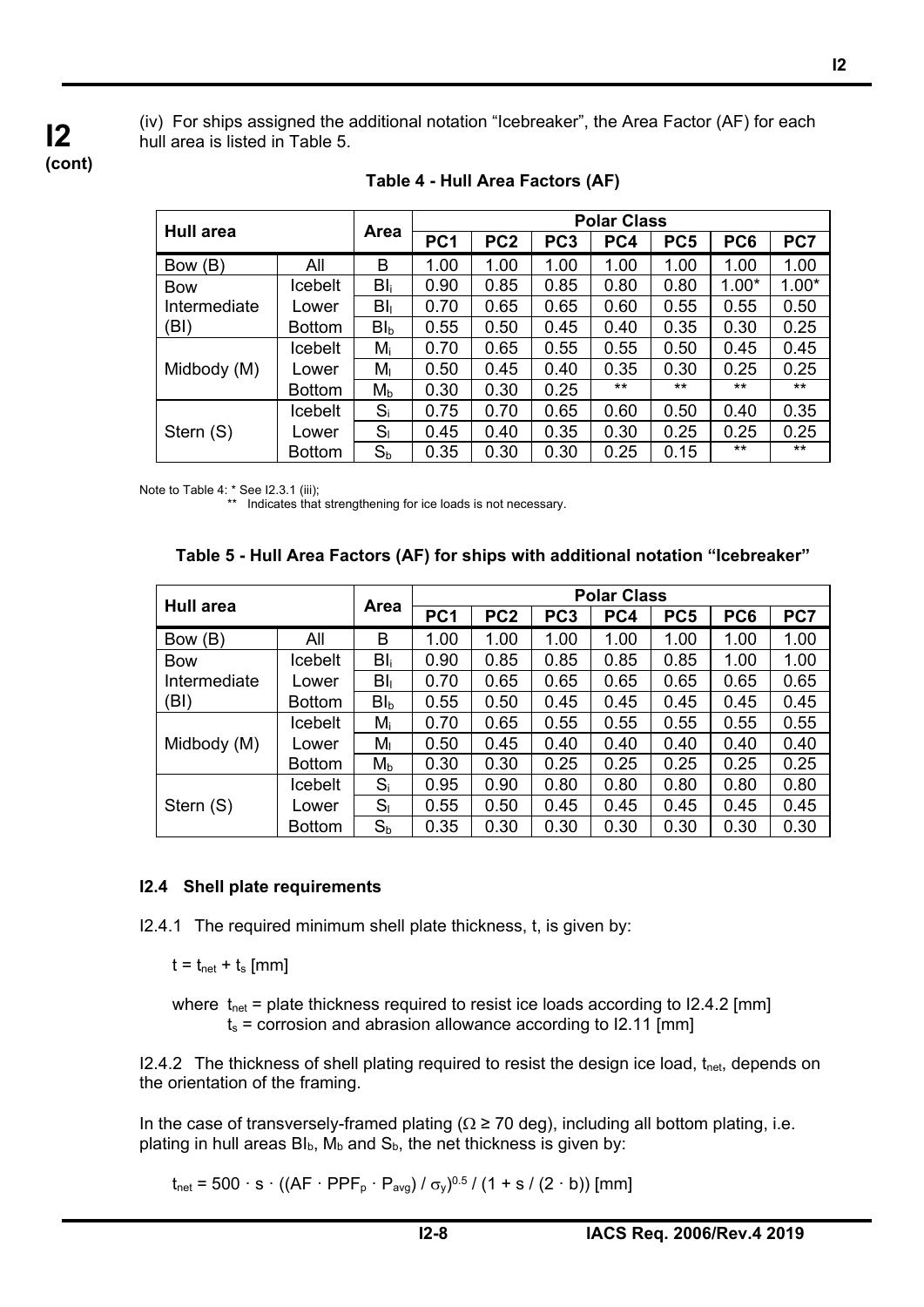**I2 (cont)**

֦

In the case of longitudinally-framed plating ( $\Omega \le 20$  deg), when b  $\ge$  s, the net thickness is given by:

$$
t_{\text{net}} = 500 \cdot s \cdot ((AF \cdot PPF_p \cdot P_{\text{avg}}) / \sigma_y)^{0.5} / (1 + s / (2 \cdot l))
$$
 [mm]

In the case of longitudinally-framed plating ( $\Omega \le 20$  deg), when b < s, the net thickness is given by:

$$
t_{\text{net}} = 500 \cdot s \cdot ((AF \cdot PPF_p \cdot P_{\text{avg}}) / \sigma_y)^{0.5} \cdot (2 \cdot b / s - (b / s)^2)^{0.5} / (1 + s / (2 \cdot l))
$$
 [mm]

In the case of obliquely-framed plating (70 deg  $> \Omega > 20$  deg), linear interpolation is to be used.

where  $\Omega$  = smallest angle between the chord of the waterline and the line of the first level framing as illustrated in Figure 3 [deg].

 s = transverse frame spacing in transversely-framed ships or longitudinal frame spacing in longitudinally-framed ships [m]

AF = Hull Area Factor from Table 4 or Table 5

 $PPF<sub>p</sub>$  = Peak Pressure Factor from Table 3

 $P_{\text{avg}}$  = average patch pressure as defined in I2.3.4 [MPa]

 $\sigma_{\rm v}$  = minimum upper yield stress of the material [N/mm<sup>2</sup>]

 b = height of design load patch [m], where b is to be taken not greater than ( *l* – s/4) in the case of determination of the net thickness for transversely framed plating

 *l* = distance between frame supports, i.e. equal to the frame span as given in I2.5.5, but not reduced for any fitted end brackets [m]. When a load-distributing stringer is fitted, the length *l* need not be taken larger than the distance from the stringer to the most distant frame support.



### **Figure 3 - Shell framing angle**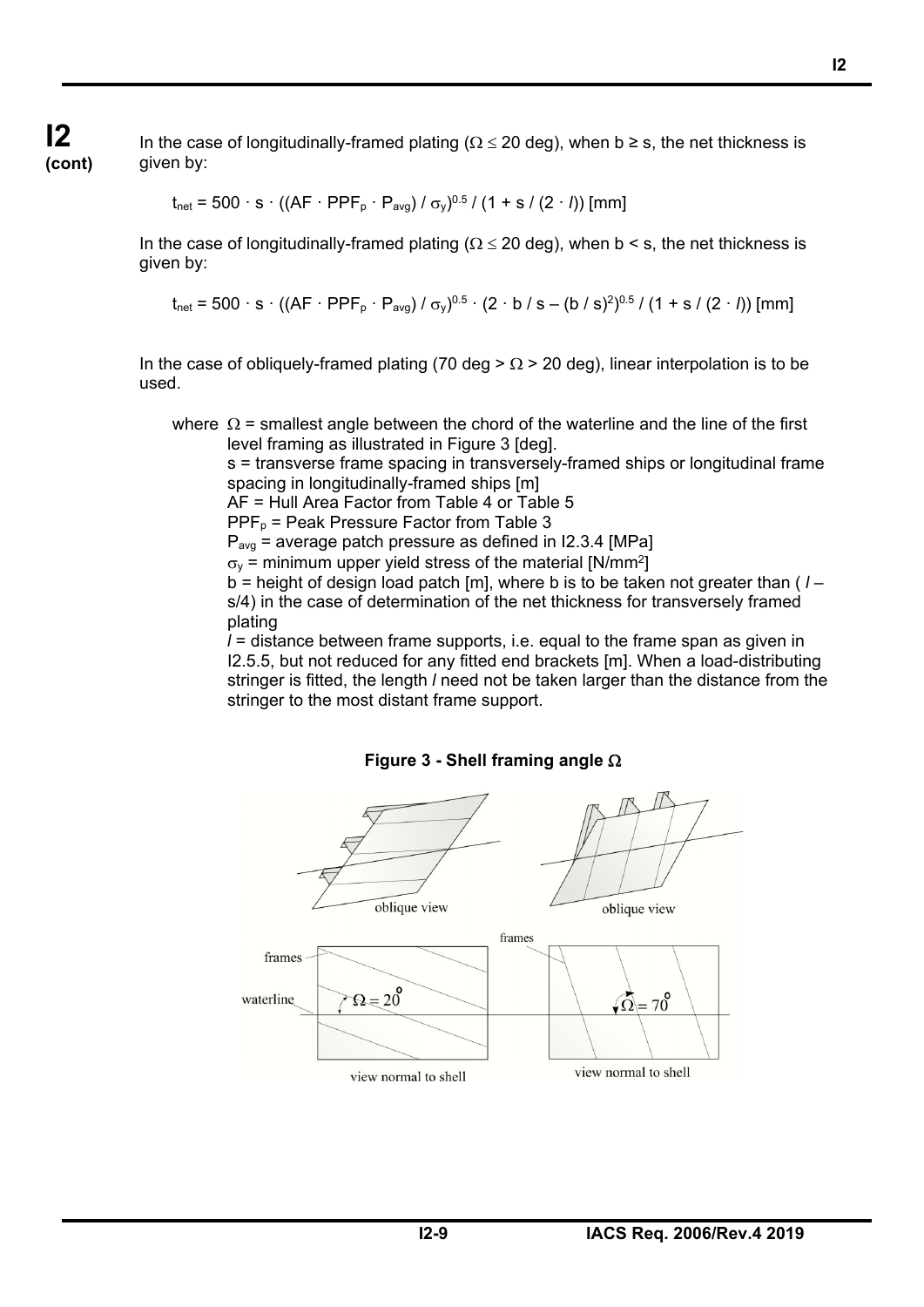## **I2.5 Framing - General**

**(cont)** I2.5.1 Framing members of Polar Class ships are to be designed to withstand the ice loads defined in I2.3.

> I2.5.2 The term "framing member" refers to transverse and longitudinal local frames, loadcarrying stringers and web frames in the areas of the hull exposed to ice pressure, see Figure 1. Where load-distributing stringers have been fitted, the arrangement and scantlings of these are to be in accordance with the requirements of the Classification Society.

> I2.5.3 The strength of a framing member is dependent upon the fixity that is provided at its supports. Fixity can be assumed where framing members are either continuous through the support or attached to a supporting section with a connection bracket. In other cases, simple support is to be assumed unless the connection can be demonstrated to provide significant rotational restraint. Fixity is to be ensured at the support of any framing which terminates within an ice-strengthened area.

I2.5.4 The details of framing member intersection with other framing members, including plated structures, as well as the details for securing the ends of framing members at supporting sections, are to be in accordance with the requirements of the Classification Society.

I2.5.5 The effective span of a framing member is to be determined on the basis of its moulded length. If brackets are fitted, the effective span may be reduced in accordance with the usual practice of the Classification Society. Brackets are to be configured to ensure stability in the elastic and post-yield response regions.

I2.5.6 When calculating the section modulus and shear area of a framing member, net thicknesses of the web, flange (if fitted) and attached shell plating are to be used. The shear area of a framing member may include that material contained over the full depth of the member, i.e. web area including portion of flange, if fitted, but excluding attached shell plating.

 $12.5.7$  The actual net effective shear area,  $A_w$ , of a transverse or longitudinal local frame is given by:

 $A_w = h \cdot t_{wm} \cdot \sin \varphi_w / 100$  [cm<sup>2</sup>]

where

֦

 *h* = height of stiffener [mm], see Figure 4  $t_{wn}$  = net web thickness [mm]  $= t_w - t_c$  $t_w$  = as built web thickness [mm], see Figure 4

 $t_c$  = corrosion deduction [mm] to be subtracted from the web and flange thickness (as specified by the Classification Society, but not less than  $t_s$  as required by I2.11.3).  $\omega$  = smallest angle between shell plate and stiffener web, measured at the midspan of the stiffener, see Figure 4. The angle  $\varphi$  may be taken as 90 deg provided the smallest angle is not less than 75 deg.

**I2** 

# **I2**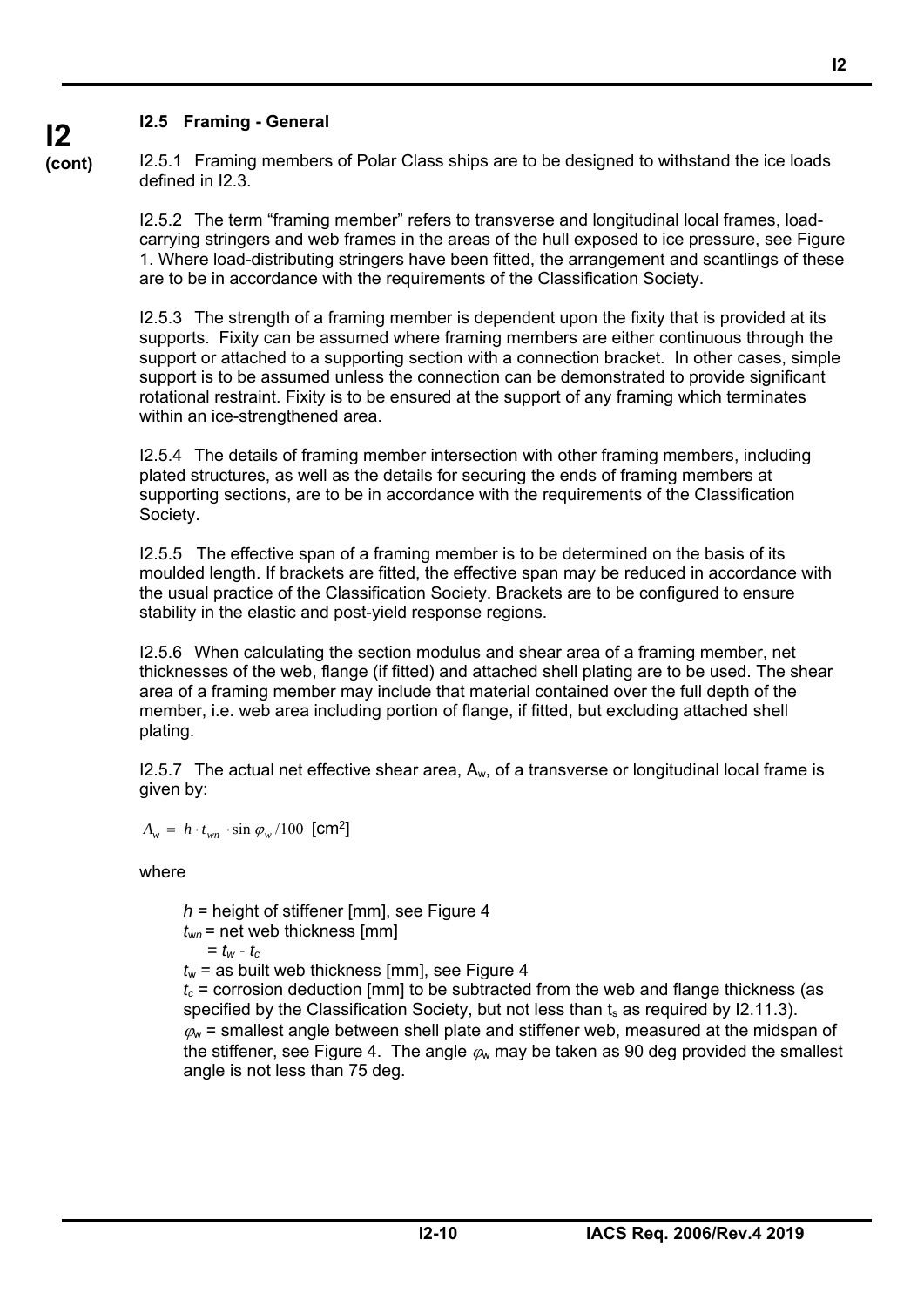## **Figure 4 - Stiffener geometry**



I2.5.8 When the cross-sectional area of the attached plate flange exceeds the crosssectional area of the local frame, the actual net effective plastic section modulus, *Zp*, of a transverse or longitudinal frame is given by:

$$
Z_p = A_{pn} \cdot t_{pn} / 20 + \frac{h_w^2 \cdot t_{wn} \cdot \sin \varphi_w}{2000} + A_{fn} \cdot (h_{fc} \cdot \sin \varphi_w - b_w \cdot \cos \varphi_w) / 10 \text{ [cm}^3\text{]}
$$

where

֦

*h, t<sub>wn</sub>, t<sub>c</sub>, and*  $\varphi$ *<sub>w</sub> as given in I2.5.7 and s as given in I2.4.2.*  $A_{pn}$  = net cross-sectional area of the local frame  $[cm^2]$  $t_{pn}$  = fitted net shell plate thickness [mm] (complying with  $t_{net}$  as required by I2.4.2)  $h_w$  = height of local frame web [mm], see Figure 4  $A_{fn}$  = net cross-sectional area of local frame flange  $[cm^2]$  $h_{\text{fc}}$  = height of local frame measured to centre of the flange area [mm], see Figure 4  $b_w$  = distance from mid thickness plane of local frame web to the centre of the flange area [mm], see Figure 4

When the cross-sectional area of the local frame exceeds the cross-sectional area of the attached plate flange, the plastic neutral axis is located a distance  $z_{na}$  above the attached shell plate, given by:

$$
z_{na} = (100 \cdot A_{fn} + h_w \cdot t_{wn} - 1000 \cdot t_{pn} \cdot s) / (2 \cdot t_{wn}) \text{ [mm]}
$$

and the net effective plastic section modulus,  $Z_p$ , of a transverse or longitudinal frame is given by:

$$
Z_{p} = t_{pn} \cdot s \cdot (z_{na} + t_{pn}/2) \cdot \sin \varphi_{w} + \begin{pmatrix} \frac{\left( (h_{w} - z_{na})^{2} + z_{na}^{2} \right) t_{wn} \cdot \sin \varphi_{w}}{2000} \\ + A_{fn} \cdot \left( (h_{fc} - z_{na}) \cdot \sin \varphi_{w} - b_{w} \cdot \cos \varphi_{w} \right) / 10 \end{pmatrix}
$$
 [cm<sup>3</sup>]

I2.5.9 In the case of oblique framing arrangement (70 deg >  $\Omega$  > 20 deg, where  $\Omega$  is defined as given in I2.4.2), linear interpolation is to be used.

**I2 (cont)**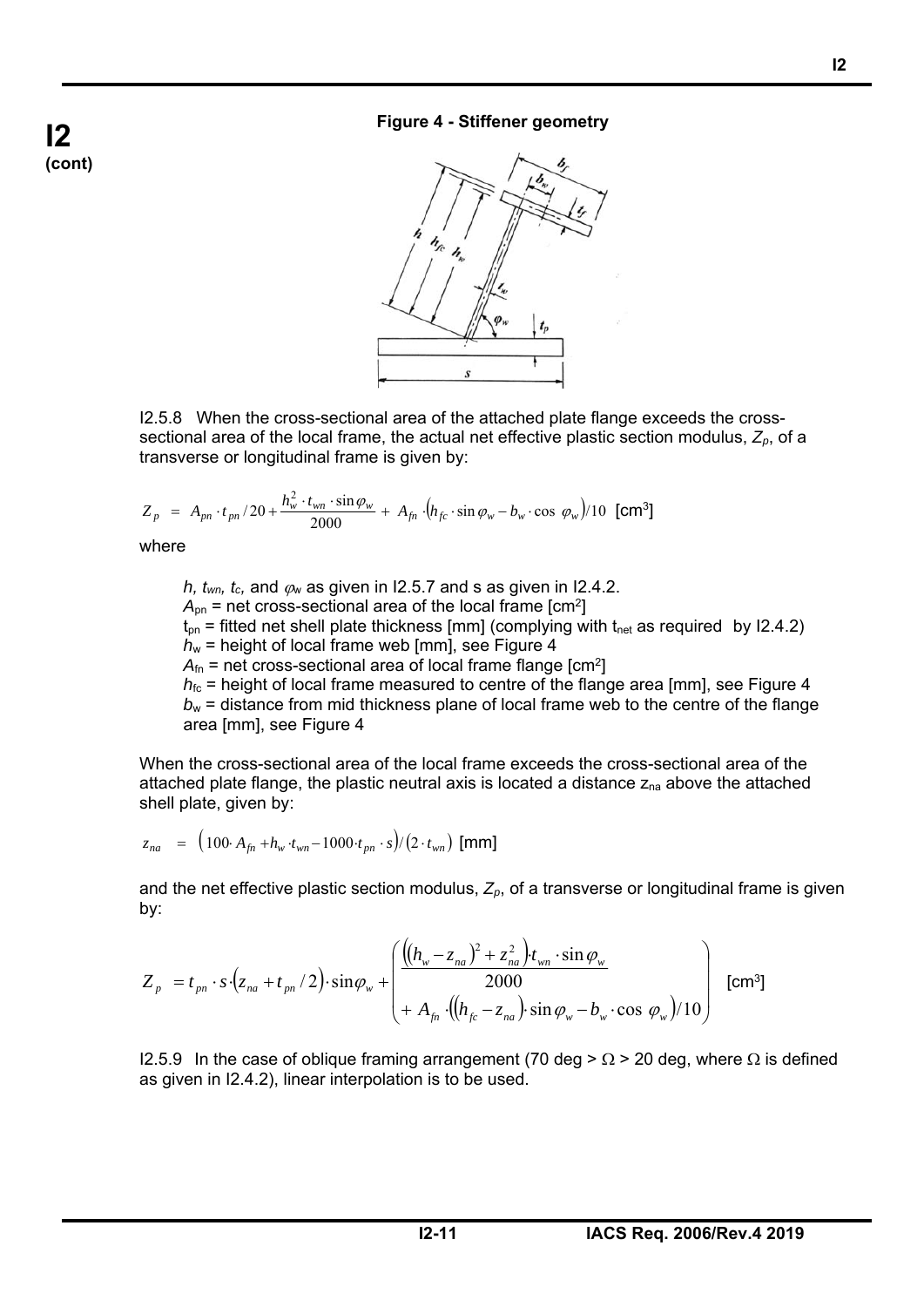#### **I2 I2.6 Framing - Local frames in bottom structures and transverse local frames in side structures**

#### **(cont)**

֦

I2.6.1 The local frames in bottom structures (i.e. hull areas  $B_{1b}$ ,  $M_b$  and  $S_b$ ) and transverse local frames in side structures are to be dimensioned such that the combined effects of shear and bending do not exceed the plastic strength of the member. The plastic strength is defined by the magnitude of midspan load that causes the development of a plastic collapse mechanism.

For bottom structure the patch load shall be applied with the dimension (b) parallel with the frame direction.

I2.6.2 The actual net effective shear area of the frame,  $A_w$ , as defined in I2.5.7, is to comply with the following condition:  $A_w \ge A_t$ , where:

 $A_t = 100^2 \cdot 0.5 \cdot LL \cdot s \cdot (AF \cdot PPF \cdot P_{ava}) / (0.577 \cdot \sigma_v)$  [cm<sup>2</sup>]

where LL = length of loaded portion of span = lesser of a and b [m]  $a =$  local frame span as defined in I2.5.5 [m]  $b =$  height of design ice load patch as defined in I2.3.3 (i) or I2.3.3 (ii) [m] s = spacing of local frame [m] AF = Hull Area Factor from Table 4 or Table 5 PPF = Peak Pressure Factor, PPF<sub>t</sub> or PPF<sub>s</sub> as appropriate from Table 3  $P_{\text{avg}}$  = average pressure within load patch as defined in I2.3.4 [MPa]  $\sigma_{\rm v}$  = minimum upper yield stress of the material [N/mm<sup>2</sup>]

I2.6.3 The actual net effective plastic section modulus of the plate/stiffener combination,  $Z_p$ , as defined in I2.5.8, is to comply with the following condition:  $Z_p \ge Z_{pt}$ , where  $Z_{pt}$  is to be the greater calculated on the basis of two load conditions: a) ice load acting at the midspan of the local frame, and b) the ice load acting near a support. The  $A_1$  parameter defined below reflects these two conditions:

 $Z_{pt}$  = 100<sup>3</sup>  $\cdot$  LL  $\cdot$  Y  $\cdot$  s $\cdot$  (AF  $\cdot$  PPF  $\cdot$  P<sub>avg</sub>) $\cdot$  a  $\cdot$  A<sub>1</sub> / (4 $\cdot$ <sub>0y</sub>) [cm<sup>3</sup>] where AF, PPF,  $P_{\text{avg}}$ , LL, b, s, a and  $\sigma_v$  are as given in I2.6.2  $Y = 1 - 0.5 \cdot (LL / a)$  $A_1$  = maximum of  $A_{1A} = 1 / (1 + j / 2 + k_w \cdot j / 2 \cdot [(1 - a_1^2)^{0.5} - 1])$  $A_{1B} = (1 - 1 / (2 \cdot a_1 \cdot Y)) / (0.275 + 1.44 \cdot k_z^{0.7})$  $j = 1$  for a local frame with one simple support outside the ice-strengthened areas = 2 for a local frame without any simple supports  $a_1 = A_t / A_w$  $A_t$  = minimum shear area of the local frame as given in I2.6.2 [cm<sup>2</sup>]  $A_w$  = effective net shear area of the local frame (calculated according to I2.5.7) [cm<sup>2</sup>]  $k_w = 1 / (1 + 2 \cdot A_{fn} / A_w)$  with  $A_{fn}$  as given in I2.5.8  $k_z = z_p / Z_p$  in general = 0.0 when the frame is arranged with end bracket  $z_p$  = sum of individual plastic section moduli of flange and shell plate as fitted  $\text{[cm]}^3$  $= (b_f \cdot t_m^2 / 4 + b_{eff} \cdot t_{pn}^2 / 4) / 1000$  $b_f$  = flange breadth [mm], see Figure 4  $t_{fn}$  = net flange thickness [mm]  $=$  t<sub>f</sub> – t<sub>c</sub> (t<sub>c</sub> as given in I2.5.7)  $t_f$  = as-built flange thickness [mm], see Figure 4  $t_{\text{on}}$  = the fitted net shell plate thickness [mm] (not to be less than  $t_{\text{net}}$  as given in I2.4)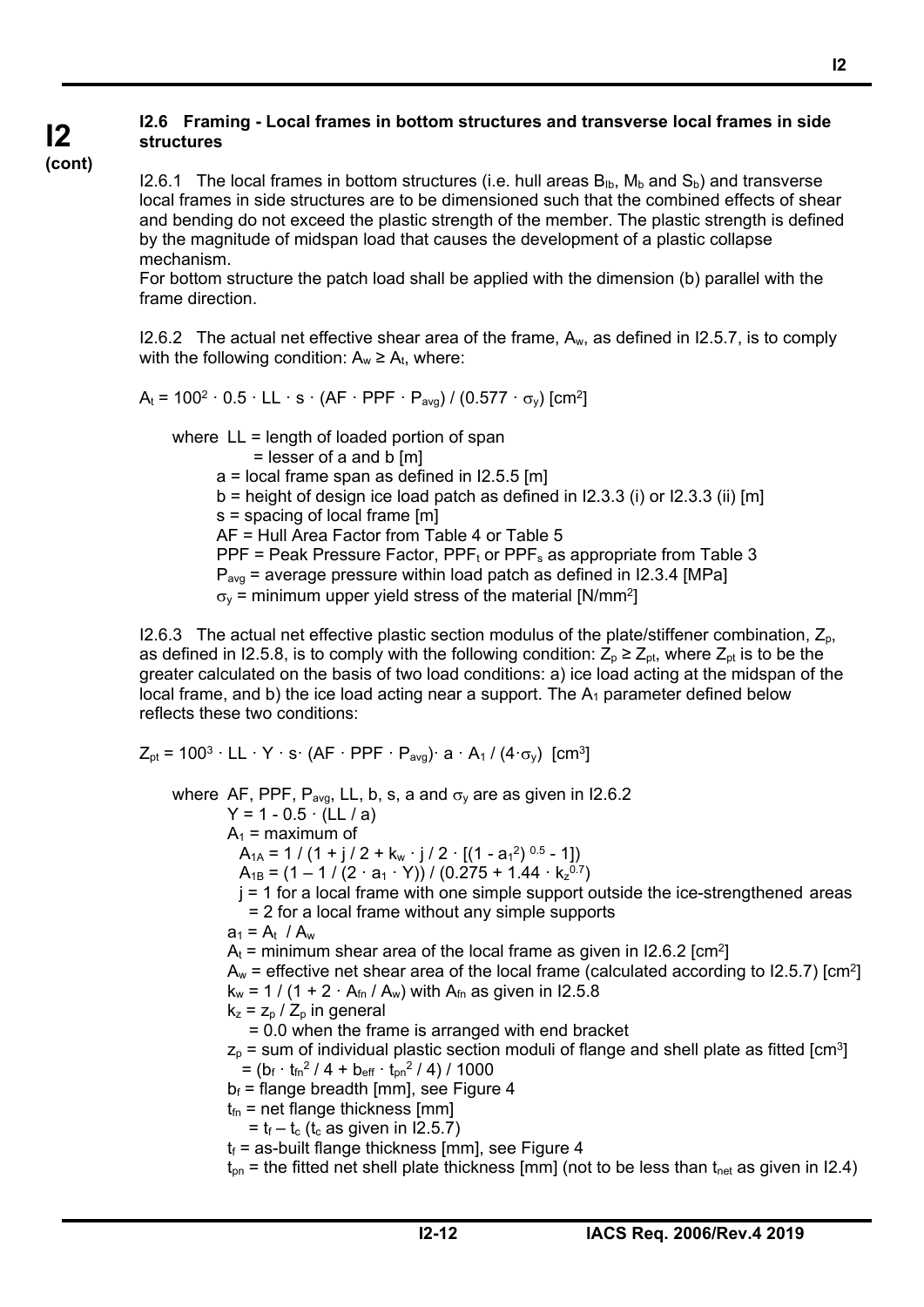**I2 (cont)**  $b_{\text{eff}}$  = effective width of shell plate flange [mm]

$$
= 500 \cdot s
$$

 $Z<sub>p</sub>$  = net effective plastic section modulus of the local frame (calculated according to  $12.5.8$ )  $\text{cm}^3$ 

I2.6.4 The scantlings of the local frame are to meet the structural stability requirements of I2.9.

## **I2.7 Framing - Longitudinal local frames in side structures**

I2.7.1 Longitudinal local frames in side structures are to be dimensioned such that the combined effects of shear and bending do not exceed the plastic strength of the member. The plastic strength is defined by the magnitude of midspan load that causes the development of a plastic collapse mechanism.

I2.7.2 The actual net effective shear area of the frame,  $A_w$ , as defined in I2.5.7, is to comply with the following condition:  $A_w \ge A_L$ , where:

 $A_L = 100^2 \cdot (AF \cdot PPF_s \cdot P_{avg}) \cdot 0.5 \cdot b_1 \cdot a / (0.577 \cdot \sigma_v)$  [cm<sup>2</sup>]

 where AF = Hull Area Factor from Table 4 or Table 5 PPFs = Peak Pressure Factor from Table 3  $P_{\text{ava}}$  = average pressure within load patch as defined in I2.3.4 [MPa]  $b_1 = k_0 \cdot b_2$  [m]  $k_0$  = 1 - 0.3 / b'  $b' = b / s$  $b =$  height of design ice load patch as defined in I2.3.3 (i) or I2.3.3 (ii) [m] s = spacing of longitudinal frames [m]  $b_2 = b \cdot (1 - 0.25 \cdot b')$  [m], if b' < 2  $=$  s [m], if b'  $\geq$  2 a = effective span of longitudinal local frame as given in I2.5.5 [m]  $\sigma_{\rm v}$  = minimum upper yield stress of the material [N/mm<sup>2</sup>]

I2.7.3 The actual net effective plastic section modulus of the plate/stiffener combination,  $Z_p$ , as defined in I2.5.8, is to comply with the following condition:  $Z_p \geq Z_{pL}$ , where:

$$
Z_{\rm pl} = 100^3 \cdot (AF \cdot PPF_s \cdot P_{\rm avg}) \cdot b_1 \cdot a^2 \cdot A_4 / (8 \cdot \sigma_y) \text{ [cm}^3\text{]}
$$

where AF, PPF<sub>s</sub>, P<sub>avg</sub>, b<sub>1</sub>, a and  $\sigma_y$  are as given in I2.7.2  $A_4 = 1 / (2 + k_{wl} \cdot [(1 - aa^2)^{0.5} - 1])$  $a_4 = A_L / A_w$  $A<sub>l</sub>$  = minimum shear area for longitudinal as given in I2.7.2 [cm<sup>2</sup>]  $A_w$  = net effective shear area of longitudinal (calculated according to I2.5.7) [cm<sup>2</sup>]  $k_{wl}$  = 1 / (1 + 2  $\cdot$  A<sub>fn</sub> / A<sub>w</sub>) with A<sub>fn</sub> as given in I2.5.8

I2.7.4 The scantlings of the longitudinals are to meet the structural stability requirements of I2.9.

## **I2.8 Framing - Web frames and load carrying stringers**

֦

I2.8.1 Web frames and load-carrying stringers are to be designed to withstand the ice load patch as defined in I2.3. The load patch is to be applied at locations where the capacity of these members under the combined effects of bending and shear is minimised.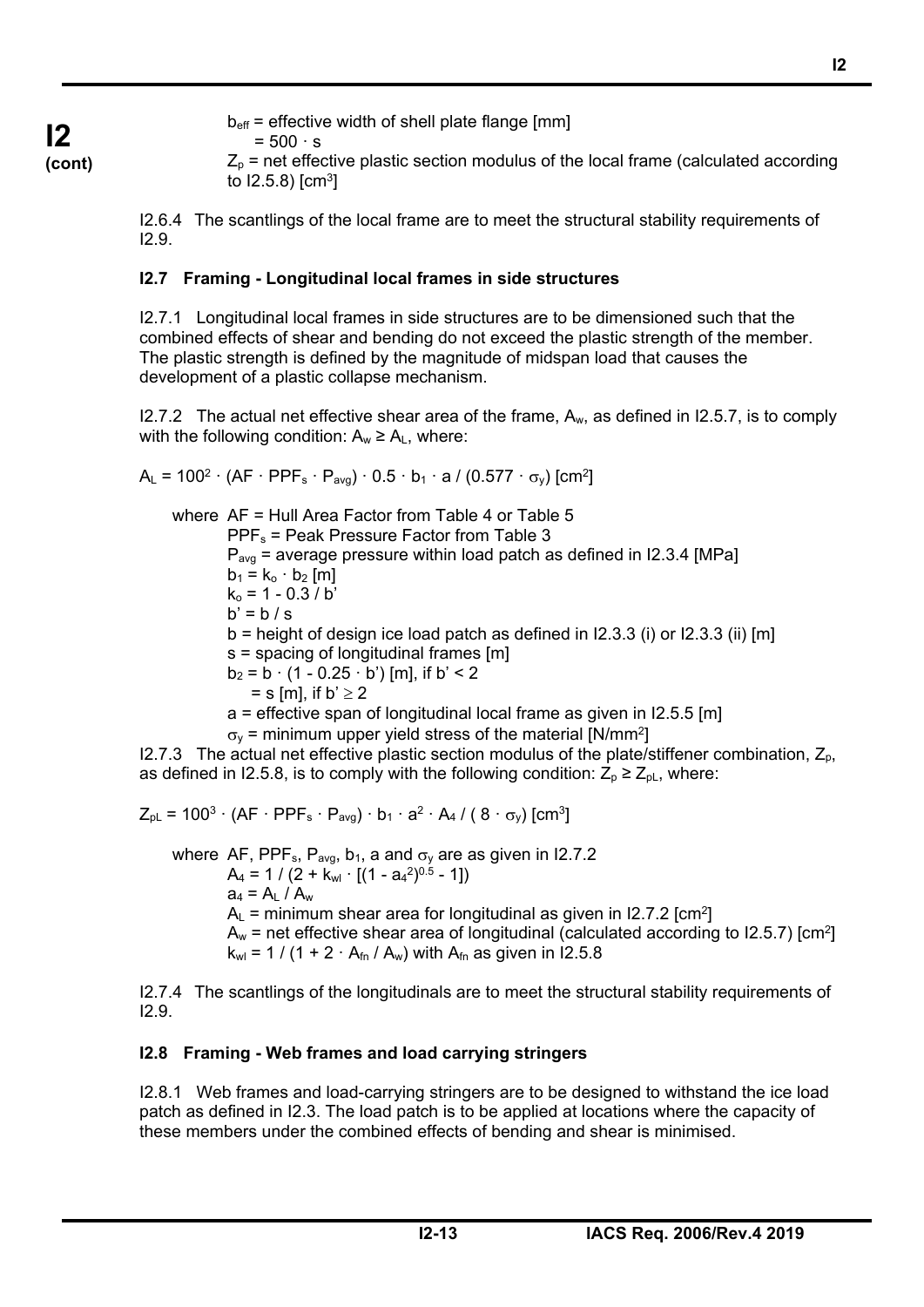I2.8.2 Web frames and load-carrying stringers are to be dimensioned such that the combined effects of shear and bending do not exceed the limit state(s) defined by the Classification Society. Where the structural configuration is such that members do not form part of a grillage system, the appropriate peak pressure factor (PPF) from Table 3 is to be used. Special attention is to be paid to the shear capacity in way of lightening holes and cutouts in way of intersecting members.

I2.8.3 For determination of scantlings of load carrying stringers, web frames supporting local frames, or web frames supporting load carrying stringers forming part of a structural grillage system, appropriate methods as outlined in I2.17 are normally to be used.

I2.8.4 The scantlings of web frames and load-carrying stringers are to meet the structural stability requirements of I2.9.

## **I2.9 Framing - Structural stability**

**I2 (cont)**

> I2.9.1 To prevent local buckling in the web, the ratio of web height  $(h_w)$  to net web thickness  $(t_{wn})$  of any framing member is not to exceed:

For flat bar sections:  $h_w / t_{wn} \leq 282 / (\sigma_v)^{0.5}$ 

For bulb, tee and angle sections:  $h_w / t_{wn} \leq 805 / (\sigma_v)^{0.5}$ 

where  $h_w$  = web height  $t_{wn}$  = net web thickness  $\sigma_{\rm v}$  = minimum upper yield stress of the material [N/mm<sup>2</sup>]

I2.9.2 Framing members for which it is not practicable to meet the requirements of I2.9.1 (e.g. load carrying stringers or deep web frames) are required to have their webs effectively stiffened. The scantlings of the web stiffeners are to ensure the structural stability of the framing member. The minimum net web thickness for these framing members is given by:

 $t_{wn} = 2.63 \cdot 10^{-3} \cdot c_1 \cdot (\sigma_v / (5.34 + 4 \cdot (c_1 / c_2)^2))^{0.5}$  [mm]

where  $c_1 = h_w - 0.8 \cdot h$  [mm]

֦

 $h_w$  = web height of stringer / web frame [mm] (see Figure 5) h = height of framing member penetrating the member under consideration (0 if

no such framing member) [mm] (see Figure 5)

 $c_2$  = spacing between supporting structure oriented perpendicular to the member under consideration [mm] (see Figure 5)

 $\sigma_{\rm v}$  = minimum upper yield stress of the material [N/mm<sup>2</sup>]

## **Figure 5 - Parameter definition of web stiffening**

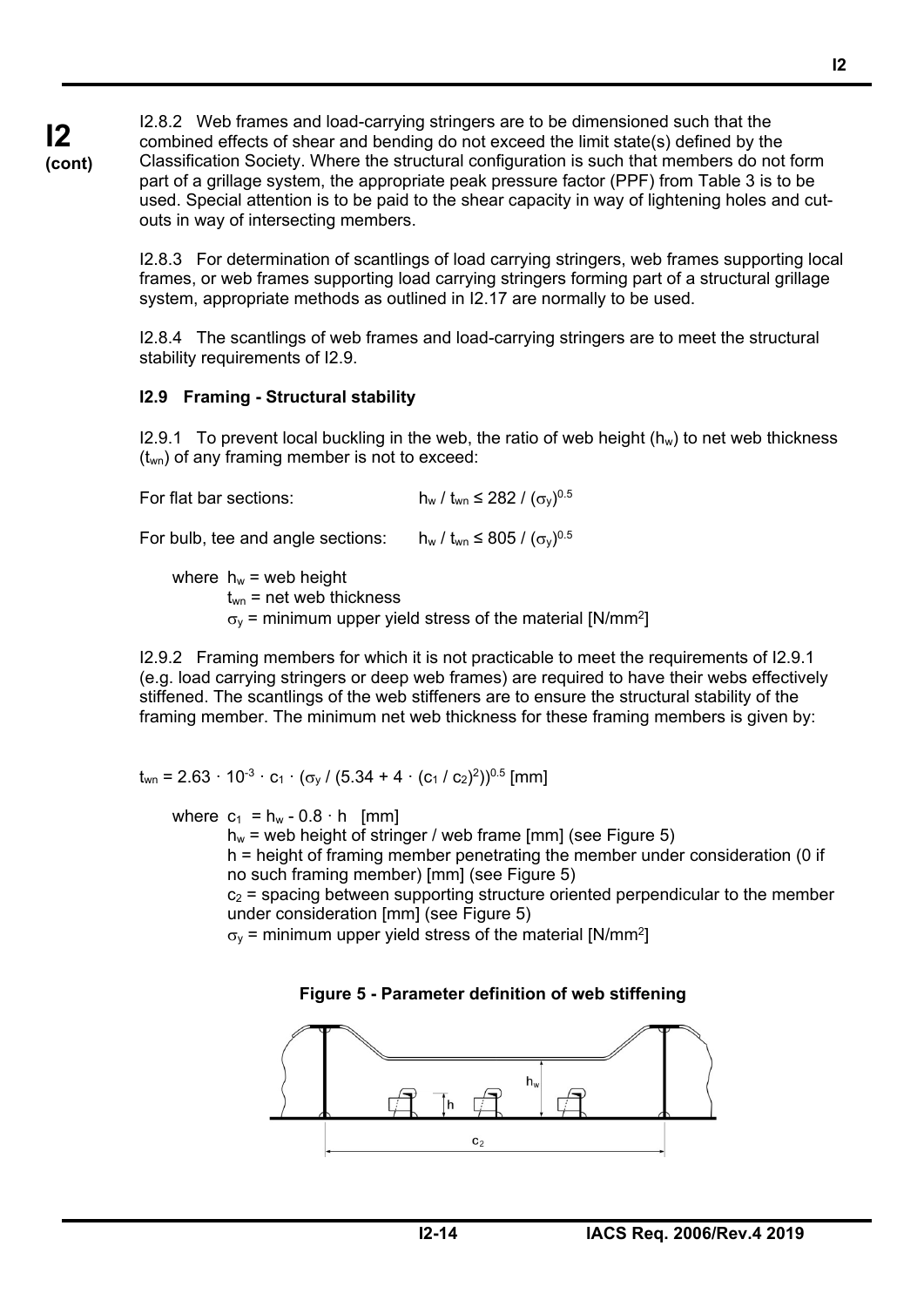I2.9.3 In addition, the following is to be satisfied:

**(cont)**  $t_{wn} \geq 0.35 \cdot t_{pn} \cdot (\sigma_v / 235)^{0.5}$ 

**I2** 

where  $\sigma_v$  = minimum upper yield stress of the shell plate in way of the framing member  $[N/mm^2]$ 

 $t_{wn}$  = net thickness of the web [mm]

 $t_{on}$  = net thickness of the shell plate in way of the framing member [mm]

I2.9.4 To prevent local flange buckling of welded profiles, the following are to be satisfied:

(i) The flange width,  $b_f$  [mm], is not to be less than five times the net thickness of the web, twn.

(ii) The flange outstand,  $b_{out}$  [mm], is to meet the following requirement:

 $b_{\text{out}} / t_{\text{fn}} \le 155 / (\sigma_v)^{0.5}$ 

֦

where  $t_{fn}$  = net thickness of flange [mm]  $\sigma_{\rm v}$  = minimum upper yield stress of the material [N/mm<sup>2</sup>]

## **I2.10 Plated structures**

I2.10.1 Plated structures are those stiffened plate elements in contact with the hull and subject to ice loads. These requirements are applicable to an inboard extent which is the lesser of:

- (i) web height of adjacent parallel web frame or stringer; or
- (ii) 2.5 times the depth of framing that intersects the plated structure

I2.10.2 The thickness of the plating and the scantlings of attached stiffeners are to be such that the degree of end fixity necessary for the shell framing is ensured.

I2.10.3 The stability of the plated structure is to adequately withstand the ice loads defined in I2.3.

## **I2.11 Corrosion/abrasion additions and steel renewal**

I2.11.1 Effective protection against corrosion and ice-induced abrasion is recommended for all external surfaces of the shell plating for Polar Class ships.

I2.11.2 The values of corrosion/abrasion additions, ts, to be used in determining the shell plate thickness are listed in Table 6.

I2.11.3 Polar Class ships are to have a minimum corrosion/abrasion addition of  $t_s = 1.0$  mm applied to all internal structures within the ice-strengthened hull areas, including plated members adjacent to the shell, as well as stiffener webs and flanges.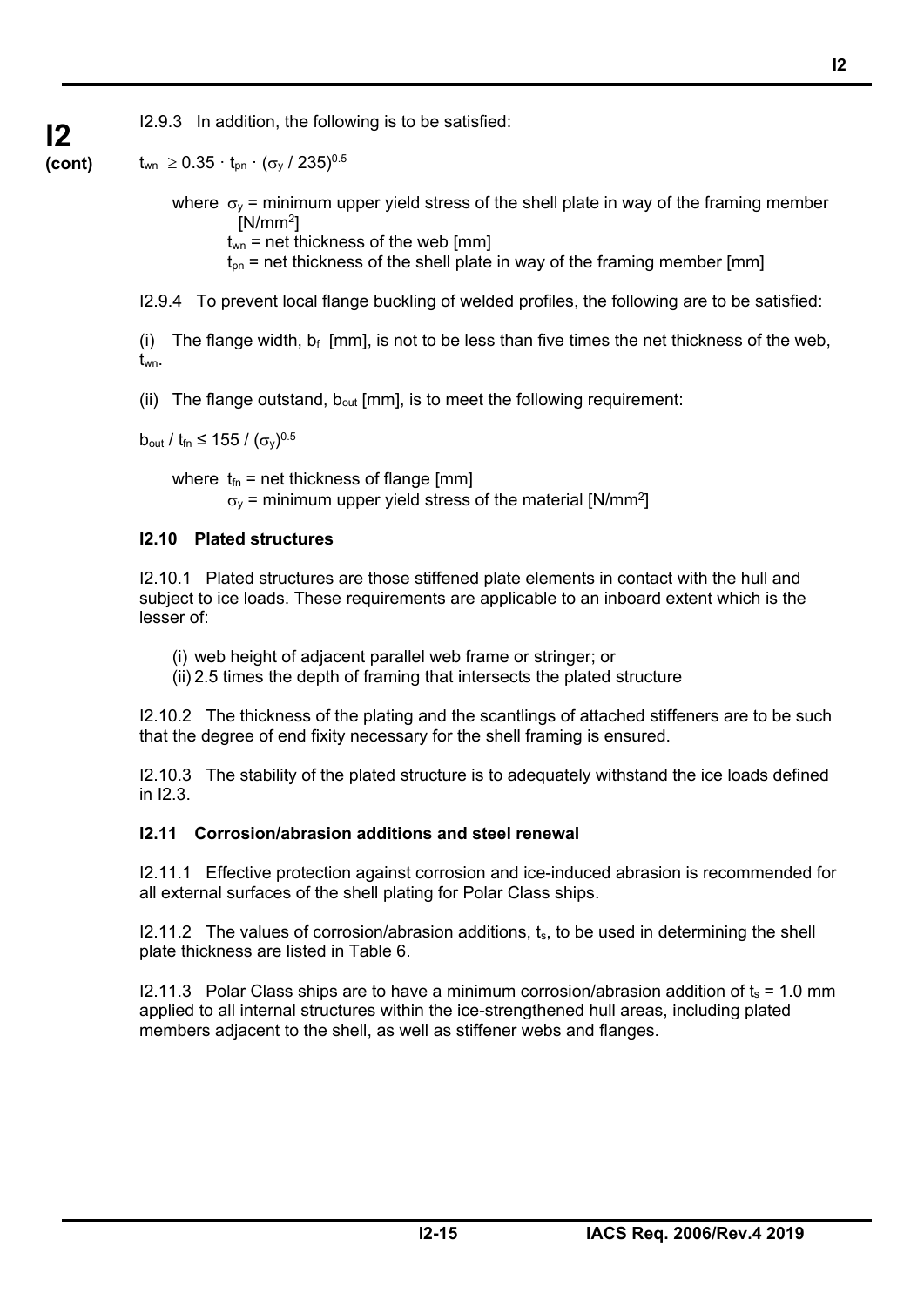|                                                    | $t_s$ [mm]                      |                                    |                        |                                 |                                    |                        |  |  |  |
|----------------------------------------------------|---------------------------------|------------------------------------|------------------------|---------------------------------|------------------------------------|------------------------|--|--|--|
| Hull area                                          |                                 | With effective protection          |                        | Without effective protection    |                                    |                        |  |  |  |
|                                                    | <b>PC1 -</b><br>PC <sub>3</sub> | <b>PC4&amp;</b><br>PC <sub>5</sub> | <b>PC6&amp;</b><br>PC7 | <b>PC1 -</b><br>PC <sub>3</sub> | <b>PC4&amp;</b><br>PC <sub>5</sub> | <b>PC6&amp;</b><br>PC7 |  |  |  |
| Bow; Bow Intermediate<br>licebelt                  | 3.5                             | 2.5                                | 2.0                    | 7.0                             | 5.0                                | 4.0                    |  |  |  |
| Bow Intermediate Lower;<br>Midbody & Stern Icebelt | 2.5                             | 2.0                                | 2.0                    | 5.0                             | 4.0                                | 3.0                    |  |  |  |
| Midbody & Stern Lower;<br>Bottom                   | 2.0                             | 2.0                                | 2.0                    | 4.0                             | 3.0                                | 2.5                    |  |  |  |

## **Table 6 - Corrosion/abrasion additions for shell plating**

I2.11.4 Steel renewal for ice strengthened structures is required when the gauged thickness is less than  $t_{net}$  + 0.5 mm.

#### **I2.12 Materials**

֦

I2.12.1 Steel grades of plating for hull structures are to be not less than those given in Table 8 based on the as-built thickness, the Polar Class and the material class of structural members according to I2.12.2.

#### **Table 7 - Material classes for structural members**

| <b>Structural members</b>                                                                                                                                                      | <b>Material</b><br>class |
|--------------------------------------------------------------------------------------------------------------------------------------------------------------------------------|--------------------------|
| Shell plating within the bow and bow intermediate icebelt hull areas $(B, B_{ii})$                                                                                             |                          |
| All weather and sea exposed SECONDARY and PRIMARY, as defined in Table<br>1 of UR S6.1, structural members outside 0.4 $L_{U1}$ amidships                                      |                          |
| Plating materials for stem and stern frames, rudder horn, rudder, propeller<br>nozzle, shaft brackets, ice skeg, ice knife and other appendages subject to ice<br>impact loads | н                        |
| All inboard framing members attached to the weather and sea-exposed plating,<br>including any contiguous inboard member within 600 mm of the plating                           |                          |
| Weather-exposed plating and attached framing in cargo holds of ships which by<br>nature of their trade have their cargo hold hatches open during cold weather<br>operations    |                          |
| All weather and sea exposed SPECIAL, as defined in Table 1 of UR S6.1,<br>structural members within 0.2 L <sub>UI</sub> from FP                                                | Ш                        |

I2.12.2 Material classes specified in Table 1 of UR S6.1 are applicable to Polar Class ships regardless of the ship's length. In addition, material classes for weather and sea exposed structural members and for members attached to the weather and sea exposed plating are given in Table 7. Where the material classes in Table 7 and those in Table 1 of UR S6.1 differ, the higher material class is to be applied.

I2.12.3 Steel grades for all plating and attached framing of hull structures and appendages situated below the level of 0.3 m below the lower waterline, as shown in Figure 6, are to be obtained from Table 6 and Table 7 of UR S6 based on the material class for structural members in Table 7 above, regardless of Polar Class.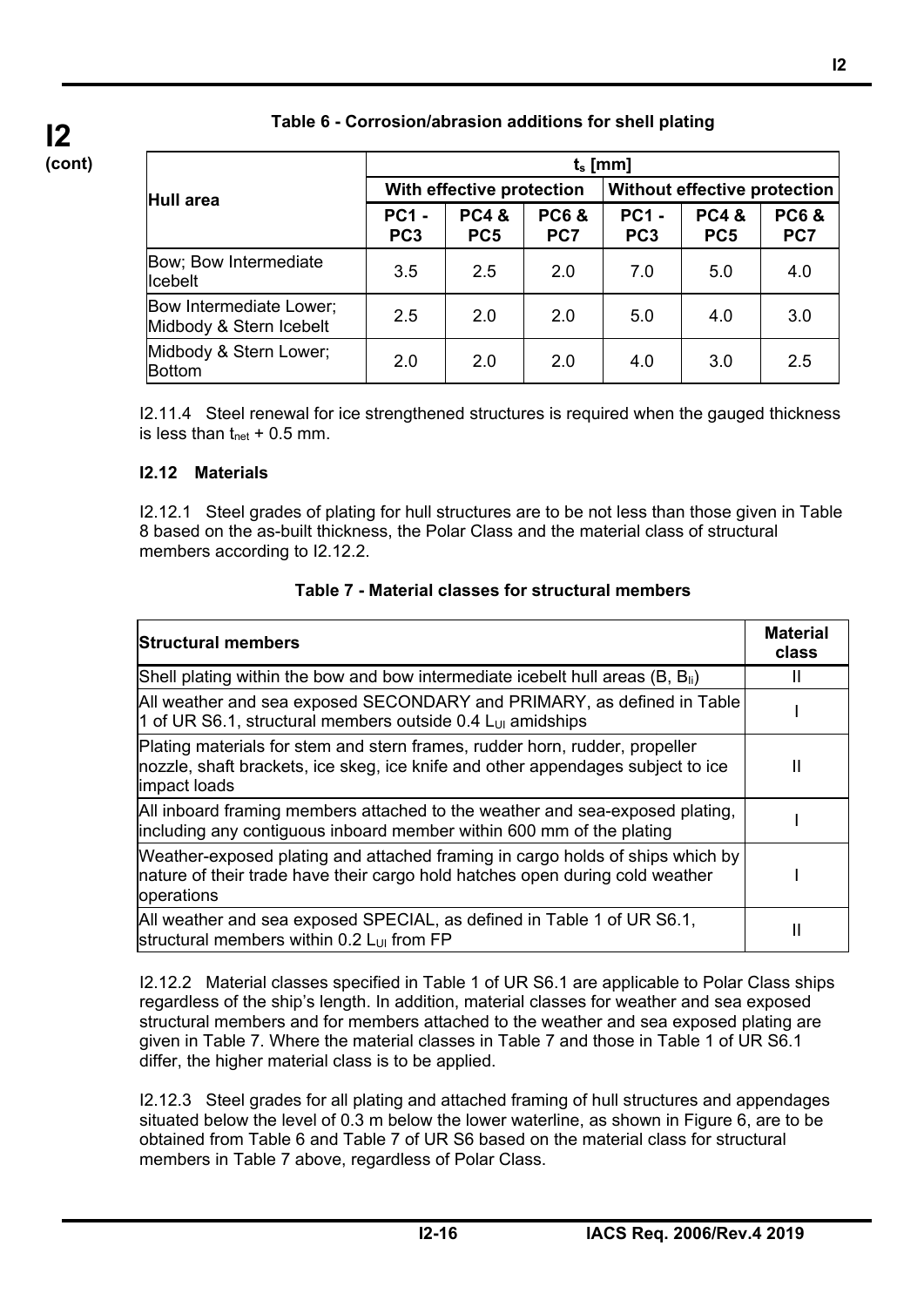**I2-17 IACS Req. 2006/Rev.4 2019** 

**Figure 6 - Steel grade requirements for submerged and weather exposed shell plating** 



I2.12.4 Steel grades for all weather exposed plating of hull structures and appendages situated above the level of 0.3 m below the lower ice waterline, as shown in Figure 6, are to be not less than given in Table 8.

| Thickness.                   | <b>Material</b><br>class I |           |                  |           | <b>Material</b><br>class II |                 |                  | <b>Material</b><br>class III |              |           |                  |           |                  |           |
|------------------------------|----------------------------|-----------|------------------|-----------|-----------------------------|-----------------|------------------|------------------------------|--------------|-----------|------------------|-----------|------------------|-----------|
| $t$ [mm]                     | <b>PC1-5</b>               |           | <b>PC6&amp;7</b> |           | <b>PC1-5</b>                |                 | <b>PC6&amp;7</b> |                              | <b>PC1-3</b> |           | <b>PC4&amp;5</b> |           | <b>PC6&amp;7</b> |           |
|                              | <b>MS</b>                  | HT        | <b>MS</b>        | HT        | <b>MS</b>                   | <b>HT</b>       | <b>MS</b>        | HT                           | <b>MS</b>    | <b>HT</b> | <b>MS</b>        | <b>HT</b> | <b>MS</b>        | <b>HT</b> |
| $t \leq 10$                  | B                          | AH        | B                | AH        | B                           | AH              | B                | AH                           | E            | EH        | E                | EH        | B                | AH        |
| $10 < t \le 15$              | B                          | AH        | B                | AH        | D                           | <b>DH</b>       | B                | AH                           | Е            | EH        | Е                | EH        | D                | DH        |
| $15 < t \leq 20$             | D                          | DН        | B                | AH        | D                           | <b>DH</b>       | B                | AH                           | E            | EH        | E                | EH        | D                | <b>DH</b> |
| $20 < t \le 25$              | D                          | <b>DH</b> | B                | AH        | D                           | <b>DH</b>       | B                | AH                           | E            | EH        | E                | EH        | D                | <b>DH</b> |
| $25 < t \leq 30$             | D                          | DH        | B                | AH        | E                           | EH <sup>2</sup> | D                | DH                           | E            | EH        | E                | EH        | E                | EH        |
| $30 < t \leq 35$             | D                          | <b>DH</b> | B                | AH        | E                           | <b>EH</b>       | D                | DH                           | E            | <b>EH</b> | E                | <b>EH</b> | E                | EH        |
| $35 < t \leq 40$             | D                          | DH        | D                | <b>DH</b> | E                           | EH              | D                | DH                           | Ø            | <b>FH</b> | E                | EH        | E                | EH        |
| $40 < t \le 45$              | E                          | EH        | D                | DH        | E                           | EH              | D                | DH                           | Ø            | FH        | E                | EH        | E                | EH        |
| $45 < t \le 50$              | Е                          | EH        | D                | DH        | Е                           | EH              | D                | DH                           | Ø            | FH        | Ø                | FH        | Е                | EH        |
| $\varnothing$ Not applicable |                            |           |                  |           |                             |                 |                  |                              |              |           |                  |           |                  |           |

## **Table 8 - Steel grades for weather exposed plating1)**

Notes to Table 8:

1) Includes weather-exposed plating of hull structures and appendages, as well as their outboard framing members, situated above a level of 0.3 m below the lowest ice waterline.

2) Grades D, DH are allowed for a single strake of side shell plating not more than 1.8 m wide from 0.3 m below the lowest ice waterline.

I2.12.5 Castings are to have specified properties consistent with the expected service temperature for the cast component.

## **I2.13 Longitudinal strength**

#### I2.13.1 Application

֦

I2.13.1.1 A ramming impact on the bow is the design scenario for the evaluation of the longitudinal strength of the hull.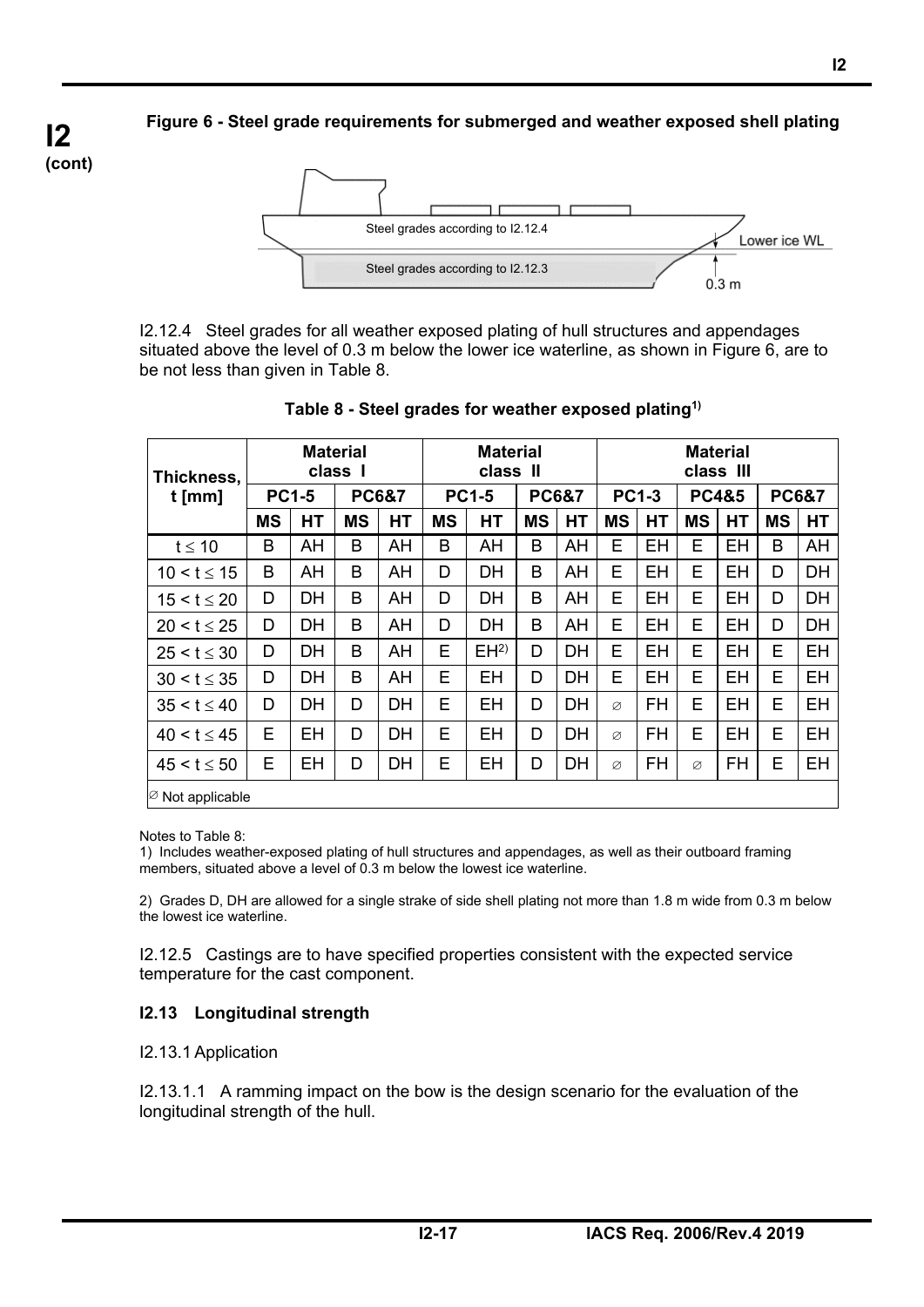**I2 (cont)** I2.13.1.2 Intentional ramming is not considered as a design scenario for ships which are designed with vertical or bulbous bows, see I1.1.6. Hence the longitudinal strength requirements given in I2.13 is not to be considered for ships with stem angle  $\gamma_{\rm stem}$  equal to or larger than 80 deg.

> I2.13.1.3 Ice loads are only to be combined with still water loads. The combined stresses are to be compared against permissible bending and shear stresses at different locations along the ship's length. In addition, sufficient local buckling strength is also to be verified.

I2.13.2 Design vertical ice force at the bow

I2.13.2.1 The design vertical ice force at the bow,  $F_{IB}$ , is to be taken as

 $F_{IB}$  = minimum ( $F_{IB,1}$ ;  $F_{IB,2}$ ) [MN]

where  $F_{IB,1} = 0.534 \cdot K_1^{0.15} \cdot \sin^{0.2}(\gamma_{\text{stem}}) \cdot (D_{UI} \cdot K_h)^{0.5} \cdot CF_L$  [MN]

 $F_{IB,2} = 1.20 \cdot C F_F$  [MN]

 $K_1$  = indentation parameter =  $K_f / K_h$ 

a) for the case of a blunt bow form

 $K_f = (2 \cdot C \cdot B_{U1}^{1-eb} / (1 + e_b))^{0.9} \cdot \tan(\gamma_{stem})^{0.9 \cdot (1+eb)}$ 

b) for the case of wedge bow form ( $\alpha_{\text{stem}}$  < 80 deg), e<sub>b</sub> =1 and the above simplifies to  $K_f = (tan(\alpha_{stem}) / tan^2(\gamma_{stem}))^{0.9}$ 

 $K_h = 0.01 \cdot A_{wp}$  [MN/m]

 $CF<sub>L</sub> =$  Longitudinal Strength Class Factor from Table 1

 $e_b$  = bow shape exponent which best describes the waterplane (see Figures 7 and 8)

= 1.0 for a simple wedge bow form

= 0.4 to 0.6 for a spoon bow form

= 0 for a landing craft bow form

An approximate  $e<sub>b</sub>$  determined by a simple fit is acceptable

 $v_{\text{stem}}$  = stem angle to be measured between the horizontal axis and the stem tangent at the upper ice waterline [deg] (buttock angle as per Figure 2 measured on the centreline)

 $\alpha_{\rm stem}$  = waterline angle measured in way of the stem at the upper ice waterline (UIWL) [deg] (see Figure 7)

 $C = 1 / (2 \cdot (L_B / B_{UI})^{eb})$ 

֦

 $B_{\text{UL}}$  = moulded breadth corresponding to the upper ice waterline (UIWL) [m]  $L_B$  = bow length used in the equation  $y = B_{U1} / 2 \cdot (x/L_B)^{eb}$  [m] (see Figures 7 and 8)  $D_{UI}$  = displacement as defined in I2.1.2.2, not to be taken less than 10 [kt]  $A_{wp}$  = waterplane area corresponding to the upper ice waterline (UIWL) [m<sup>2</sup>]  $CF_F$  = Flexural Failure Class Factor from Table 1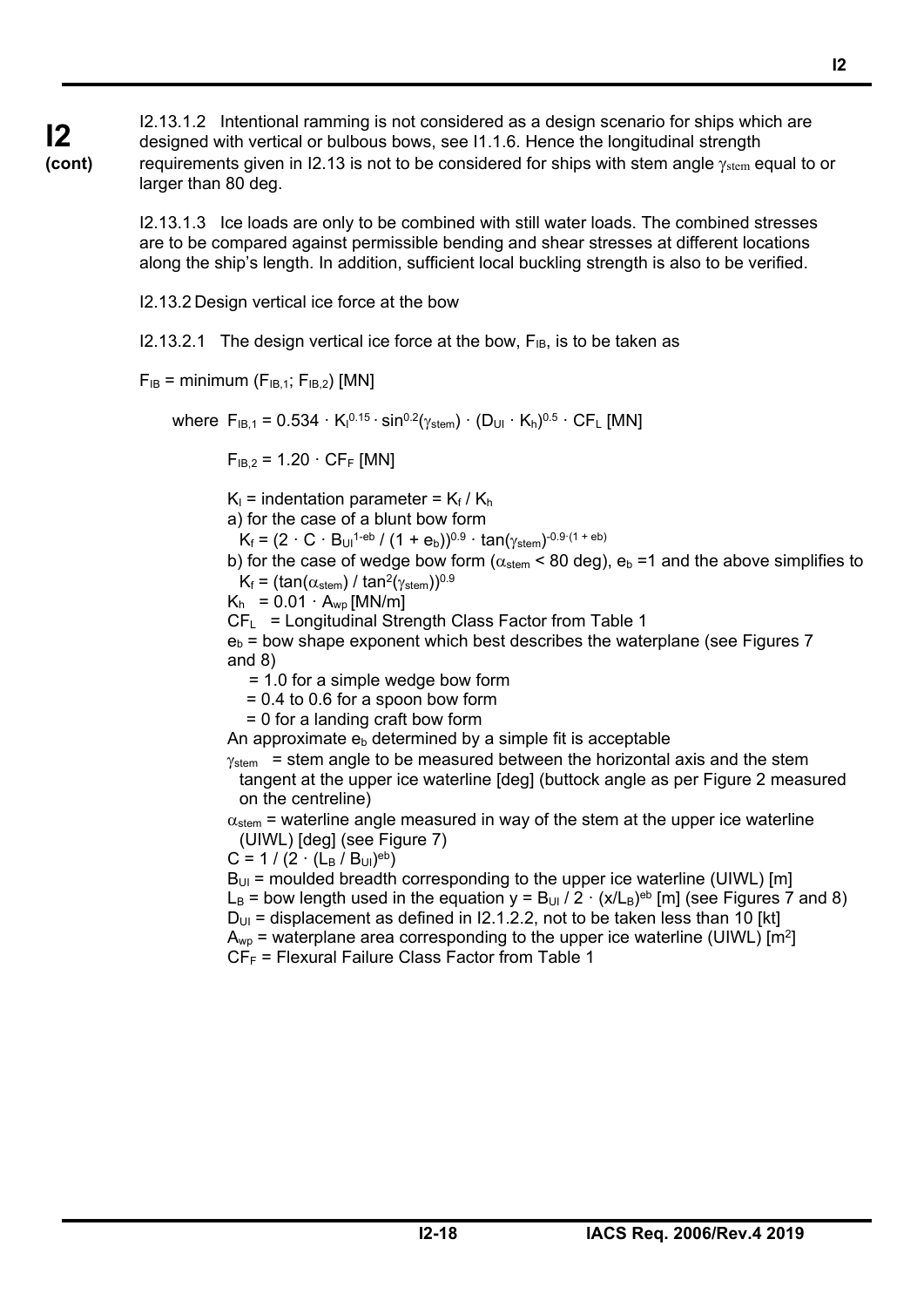





I2.13.3 Design vertical shear force

 $12.13.3.1$  The design vertical ice shear force,  $F<sub>1</sub>$ , along the hull girder is to be taken as:

 $F_1 = C_f \cdot F_{IB}$  [MN]

֦

where  $C_f$  = longitudinal distribution factor to be taken as follows:

- (a) Positive shear force
	- $C_f = 0.0$  between the aft end of L<sub>UI</sub> and 0.6L<sub>UI</sub> from aft
	- $C_f$  = 1.0 between 0.9 L<sub>UI</sub> from aft and the forward end of L<sub>UI</sub>
- (b) Negative shear force

 $C_f$  = 0.0 at the aft end of L<sub>UI</sub>

- $C_f$  = -0.5 between 0.2 L<sub>UI</sub> and 0.6L<sub>UI</sub> from aft
- $C_f$  = 0.0 between 0.8 L<sub>UI</sub> from aft and the forward end of L<sub>UI</sub>

Intermediate values are to be determined by linear interpolation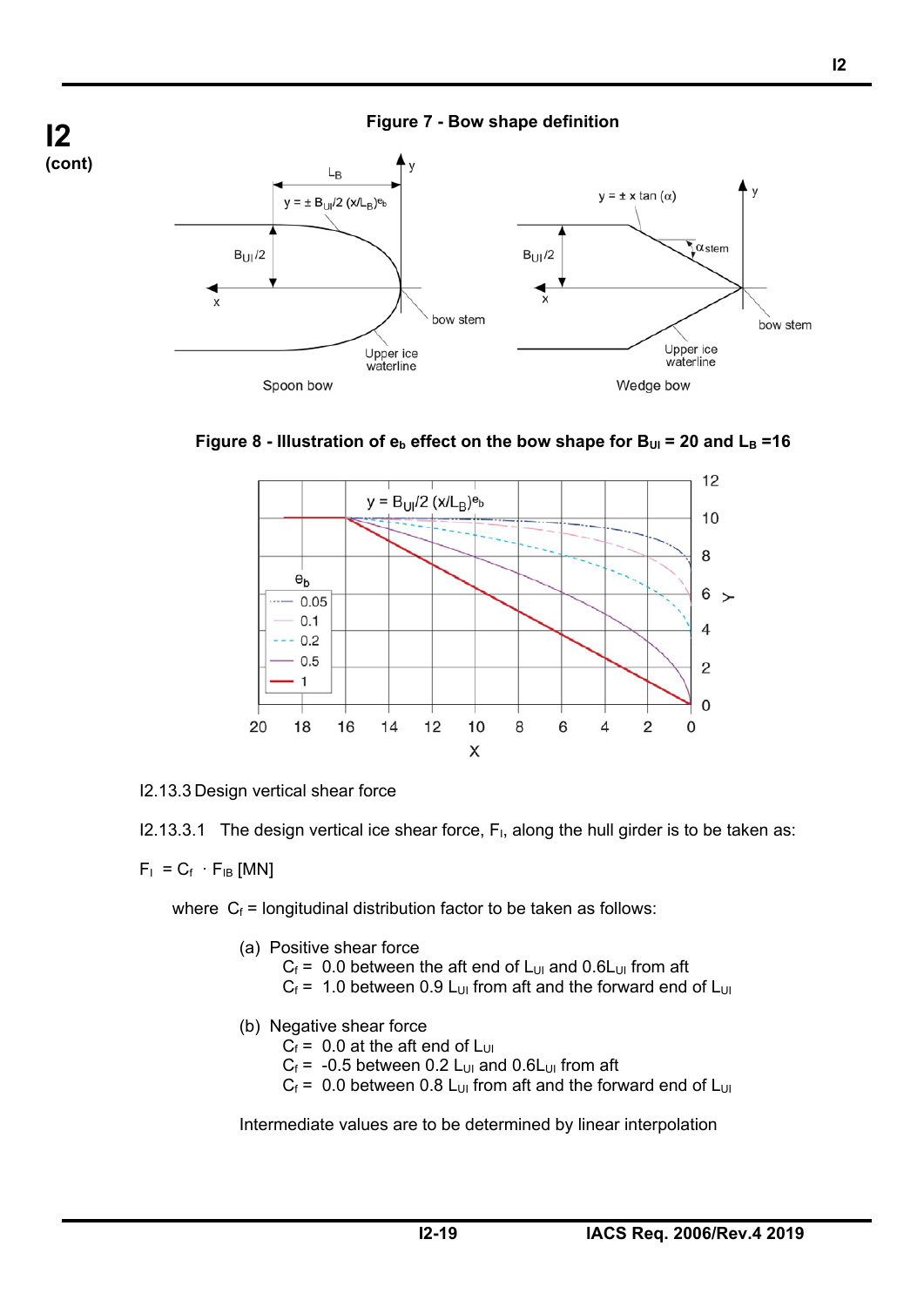I2.13.3.2 The applied vertical shear stress,  $\tau_{a}$ , is to be determined along the hull girder in a similar manner as in UR S11.5.4.2 by substituting the design vertical ice shear force for the design vertical wave shear force.

**I2 (cont)**

I2.13.4 Design vertical ice bending moment

 $I2.13.4.1$  The design vertical ice bending moment, M<sub>I</sub>, along the hull girder is to be taken as:

 $M_1 = 0.1 \cdot C_m \cdot L_{U1} \cdot \sin^{-0.2}(\gamma_{stem}) \cdot F_{IB}$  [MNm]

where  $L_{UI}$  = length as defined in I2.1.2.1 [m]

 $\gamma$ <sub>stem</sub> is as given in I2.13.2.1

 $F_{IB}$  = design vertical ice force at the bow [MN]

 $C_m$  = longitudinal distribution factor for design vertical ice bending moment to be taken as follows:

 $C_m = 0.0$  at the aft end of L<sub>UI</sub>  $C_m$  = 1.0 between 0.5L<sub>UI</sub> and 0.7L<sub>UI</sub> from aft  $C_m = 0.3$  at 0.95L<sub>UI</sub> from aft  $C_m = 0.0$  at the forward end of  $L_{U1}$ Intermediate values are to be determined by linear interpolation

I2.13.4.2 The applied vertical bending stress,  $\sigma_{a}$ , is to be determined along the hull girder in a similar manner as in UR S11.5.4.1, by substituting the design vertical ice bending moment for the design vertical wave bending moment. The ship still water bending moment is to be taken as the permissible still water bending moment in sagging condition.

I2.13.5 Longitudinal strength criteria

I2.13.5.1 The strength criteria provided in Table 9 are to be satisfied. The design stress is not to exceed the permissible stress.

| <b>Failure mode</b> | <b>Applied stress</b> | <b>Permissible stress when</b><br>$\sigma_y$ / $\sigma_u \leq 0.7$                          | Permissible stress when<br>$\sigma_v$ / $\sigma_u$ > 0.7       |  |  |  |
|---------------------|-----------------------|---------------------------------------------------------------------------------------------|----------------------------------------------------------------|--|--|--|
| Tension             | $\sigma$ <sub>a</sub> | $\eta \cdot \sigma_v$                                                                       | $\eta \cdot 0.41$ ( $\sigma_u + \sigma_v$ )                    |  |  |  |
| Shear               | $\tau_{\mathsf{a}}$   | $\eta \cdot \sigma_v / (3)^{0.5}$                                                           | $\eta$ · 0.41 ( $\sigma_u$ + $\sigma_v$ ) / (3) <sup>0.5</sup> |  |  |  |
| Buckling            | $\sigma$ <sub>a</sub> | $\sigma_c$ for plating and for web plating of stiffeners<br>$\sigma_c$ / 1.1 for stiffeners |                                                                |  |  |  |
|                     | $\tau_{\rm a}$        | $\tau_{\rm c}$                                                                              |                                                                |  |  |  |

**Table 9 - Longitudinal strength criteria** 

where  $\sigma_a$  = applied vertical bending stress [N/mm<sup>2</sup>]

 $\tau_a$  = applied vertical shear stress [N/mm<sup>2</sup>]

 $\sigma_{\rm v}$  = minimum upper yield stress of the material [N/mm<sup>2</sup>]

 $\sigma_{\rm u}$  = ultimate tensile strength of material [N/mm<sup>2</sup>]

 $\sigma_c$  = critical buckling stress in compression, according to UR S11.5 [N/mm<sup>2</sup>]

 $\tau_c$  = critical buckling stress in shear, according to UR S11.5 [N/mm<sup>2</sup>]

 $\eta = 0.8$ 

֦

 $\eta$  = 0.6 for ships which are assigned the additional notation "Icebreaker"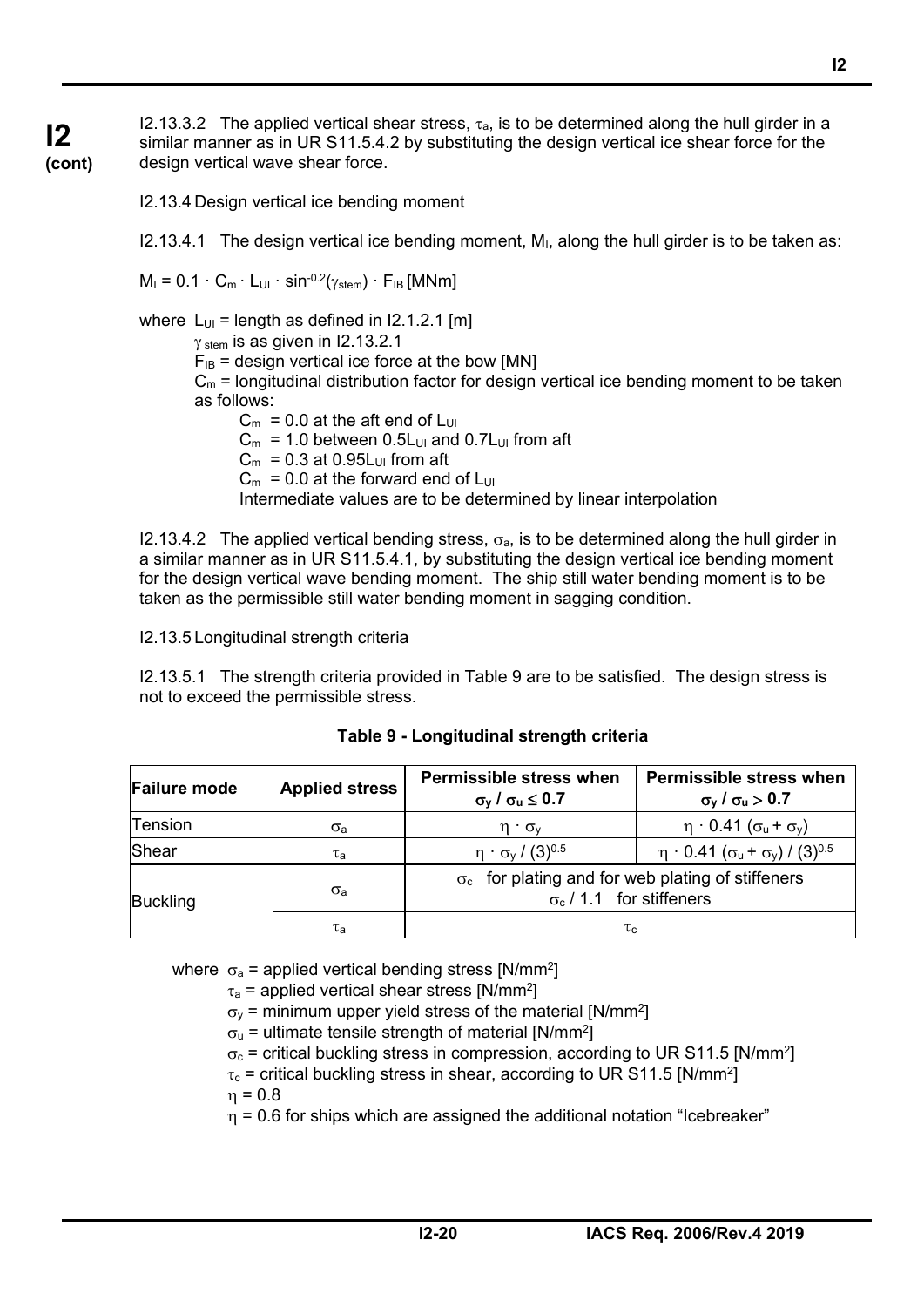## **I2.14 Stem and stern frames**

**(cont)**

**I2** 

I2.14.1 The stem and stern frame are to be designed according to the requirements of the Classification Society. For PC6/PC7 ships requiring IAS/IA equivalency, the stem and stern requirements of the Finnish-Swedish Ice Class Rules may need to be additionally considered.

## **I2.15 Appendages**

I2.15.1 All appendages are to be designed to withstand forces appropriate for the location of their attachment to the hull structure or their position within a hull area.

I2.15.2 Load definition and response criteria are to be determined by the Classification Society.

## **I2.16 Local details**

I2.16.1 For the purpose of transferring ice-induced loads to supporting structure (bending moments and shear forces), local design details are to comply with the requirements of the Classification Society.

I2.16.2 The loads carried by a member in way of cut-outs are not to cause instability. Where necessary, the structure is to be stiffened.

## **I2.17 Direct calculations**

֦

I2.17.1 Direct calculations are not to be utilised as an alternative to the analytical procedures prescribed for the shell plating and local frame requirements given in I2.4, I2.6, and I2.7.

I2.17.2 Direct calculations are to be used for load carrying stringers and web frames forming part of a grillage system.

I2.17.3 Where direct calculation is used to check the strength of structural systems, the load patch specified in I2.3 is to be applied, without being combined with any other loads. The load patch is to be applied at locations where the capacity of these members under the combined effects of bending and shear is minimised. Special attention is to be paid to the shear capacity in way of lightening holes and cut-outs in way of intersecting members.

I2.17.4 The strength evaluation of web frames and stringers may be performed based on linear or non-linear analysis. Recognized structural idealisation and calculation methods are to be applied, but the detailed requirements are to be specified by the Classification Society. In the strength evaluation, the guidance given in I2.17.5 and I2.17.6 may generally be considered.

I2.17.5 If the structure is evaluated based on linear calculation methods, the following are to be considered:

- (1) Web plates and flange elements in compression and shear to fulfil relevant buckling criteria as specified by the Classification Society
- (2) Nominal shear stresses in member web plates to be less than  $\sigma_{v}$  / $\sqrt{3}$
- (3) Nominal von Mises stresses in member flanges to be less than 1.15  $\sigma_{v}$